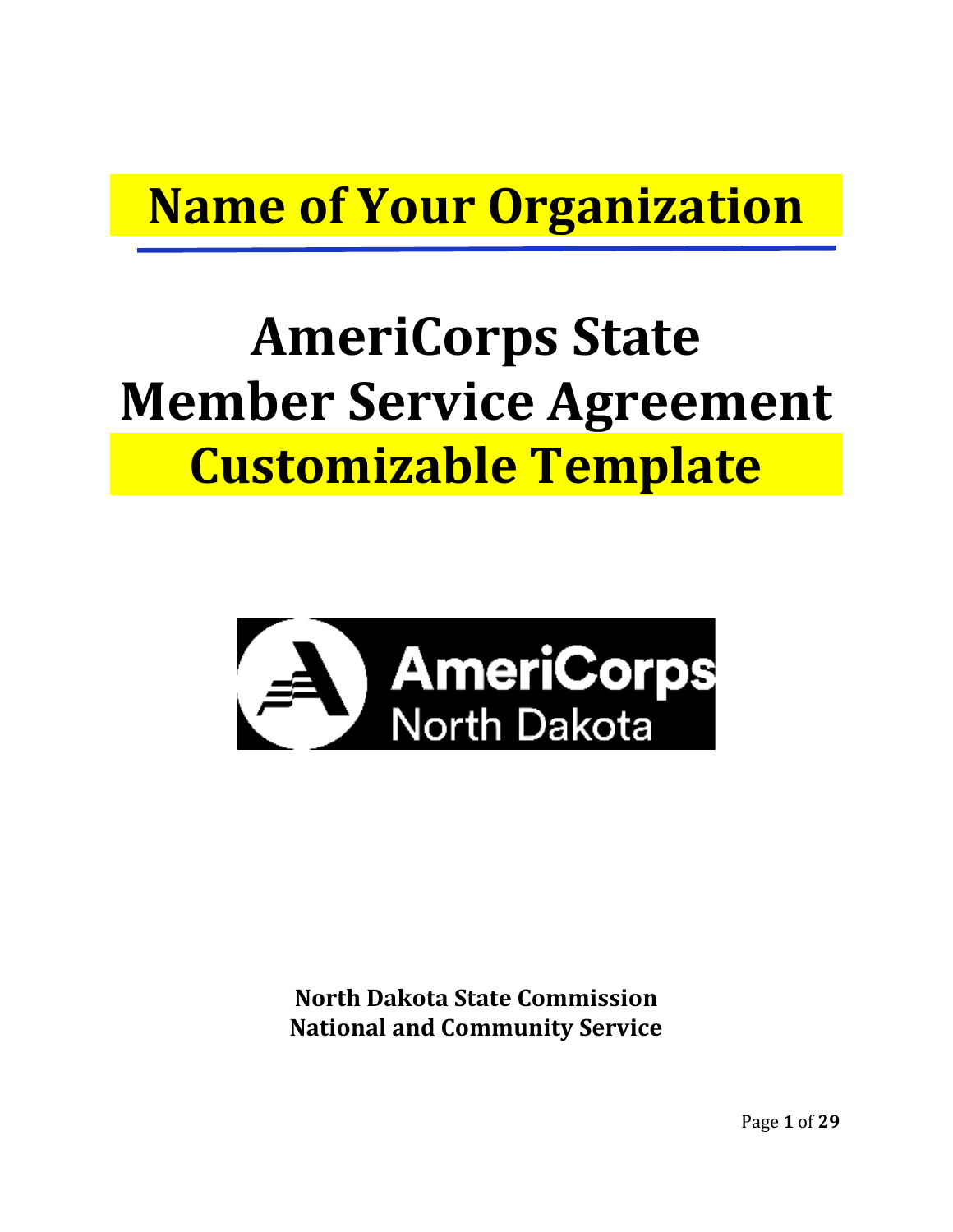# **Table of Contents**

|      | Agreement/Handbook Purpose, Service and Eligibility Criteria             |
|------|--------------------------------------------------------------------------|
|      | Part I-Service Notifications, Terms, Conditions, Supervision/Support,    |
|      |                                                                          |
|      | <b>Initial Member Service Notifications</b>                              |
| 1.1  |                                                                          |
| 1.2  |                                                                          |
| 1.3  |                                                                          |
| 1.4  |                                                                          |
| 1.5  |                                                                          |
| 1.6  |                                                                          |
|      |                                                                          |
|      | <b>Supervision and Support -- Member Service Agreement Notifications</b> |
|      | (Required Descriptions & Notices)                                        |
| 1.7  |                                                                          |
| 1.8  |                                                                          |
| 1.9  |                                                                          |
| 1.10 |                                                                          |
| 1.11 |                                                                          |
| 1.12 |                                                                          |
| 1.13 |                                                                          |
| 1.14 | Requirements under the Drug-Free Workplace Act                           |
| 1.15 | Civil Rights Requirements, Complaint Procedures,                         |
|      |                                                                          |
| 1.16 |                                                                          |
| 1.17 | Release From Terms of Service for Personal                               |
|      |                                                                          |
| 1.18 |                                                                          |
|      | <b>Other Organizational Supervision and Support Requirements</b>         |
| 1.19 |                                                                          |
| 1.20 |                                                                          |
| 1.21 |                                                                          |
|      |                                                                          |
|      | Time reporting relating to personal leave, jury duty, military           |
|      |                                                                          |
|      |                                                                          |
| 1.22 |                                                                          |
| 1.23 |                                                                          |
|      |                                                                          |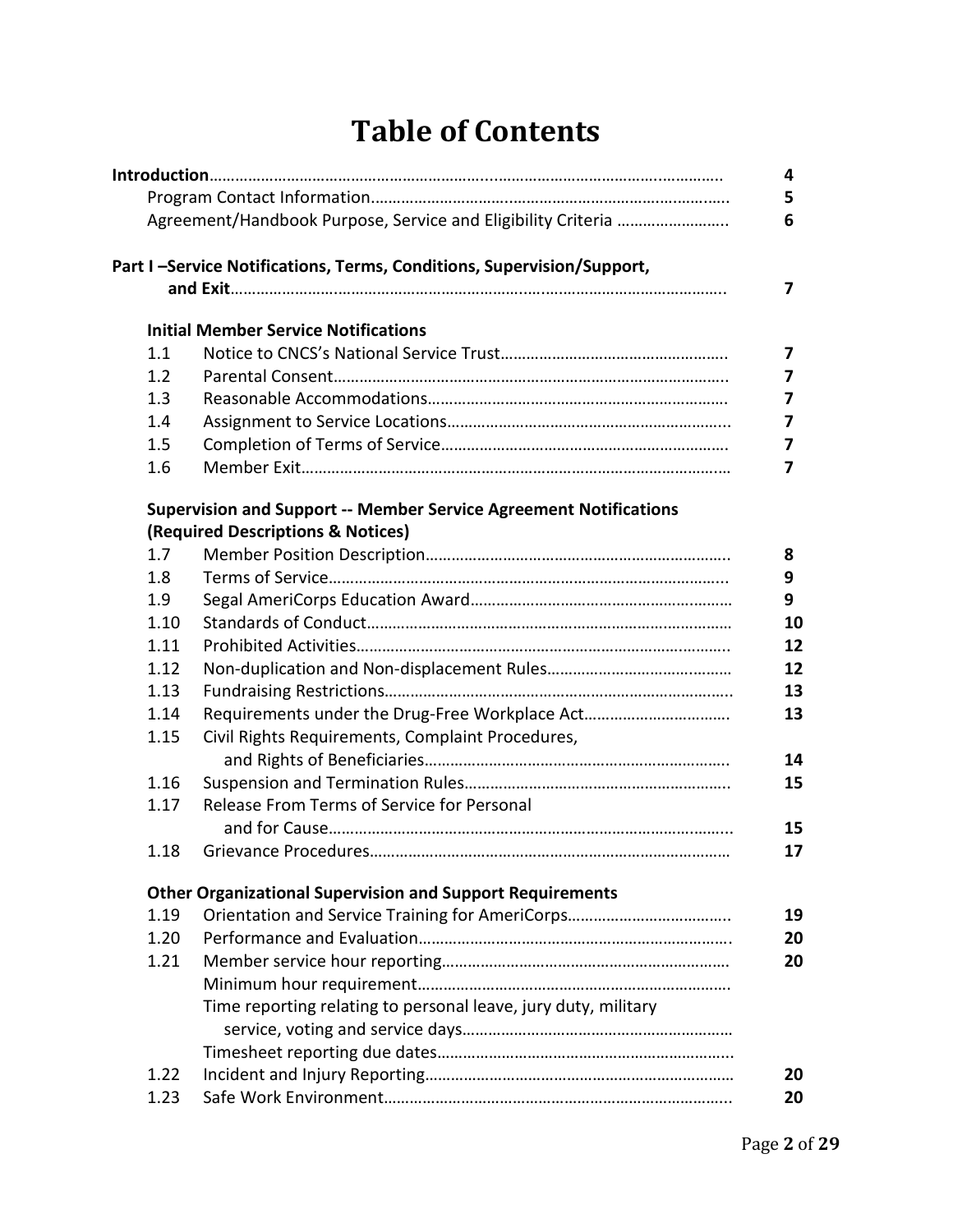|     | 1.24                                                                 | 20 |
|-----|----------------------------------------------------------------------|----|
|     | 1.25                                                                 | 21 |
|     | 1.26                                                                 | 21 |
|     | 1.27                                                                 | 21 |
|     |                                                                      | 21 |
| 2.1 |                                                                      | 21 |
| 2.2 |                                                                      | 22 |
| 2.3 |                                                                      | 22 |
| 2.4 |                                                                      | 24 |
| 2.5 |                                                                      | 25 |
| 2.6 |                                                                      | 25 |
| 2.7 | Loan Forbearance & Payments on Student Loan                          |    |
|     |                                                                      | 26 |
| 2.8 |                                                                      | 27 |
|     |                                                                      | 27 |
| 3.1 |                                                                      | 27 |
| 3.2 |                                                                      | 27 |
|     |                                                                      | 28 |
| 4.1 |                                                                      | 28 |
| 4.2 | Appropriate Use of the AmeriCorps Names & Logos                      | 28 |
| 4.3 |                                                                      | 28 |
| 4.4 | Add other topics as necessary to align with your agency/organization |    |
|     |                                                                      | 29 |
| 5.1 |                                                                      | 29 |
| 5.2 |                                                                      | 29 |
| 5.3 |                                                                      | 29 |
| 5.4 |                                                                      | 29 |
| 5.5 |                                                                      | 29 |
| 5.6 |                                                                      | 29 |
| 5.7 |                                                                      | 29 |
| 5.8 |                                                                      | 29 |
| 5.9 |                                                                      | 29 |
|     | 5.10                                                                 | 29 |

# **Note:**

**Be sure to check your table of content page numbers when you add your own customized content to the various sections. Additions may slide section content and change the page reference for the various parts and topics listed in the table of contents**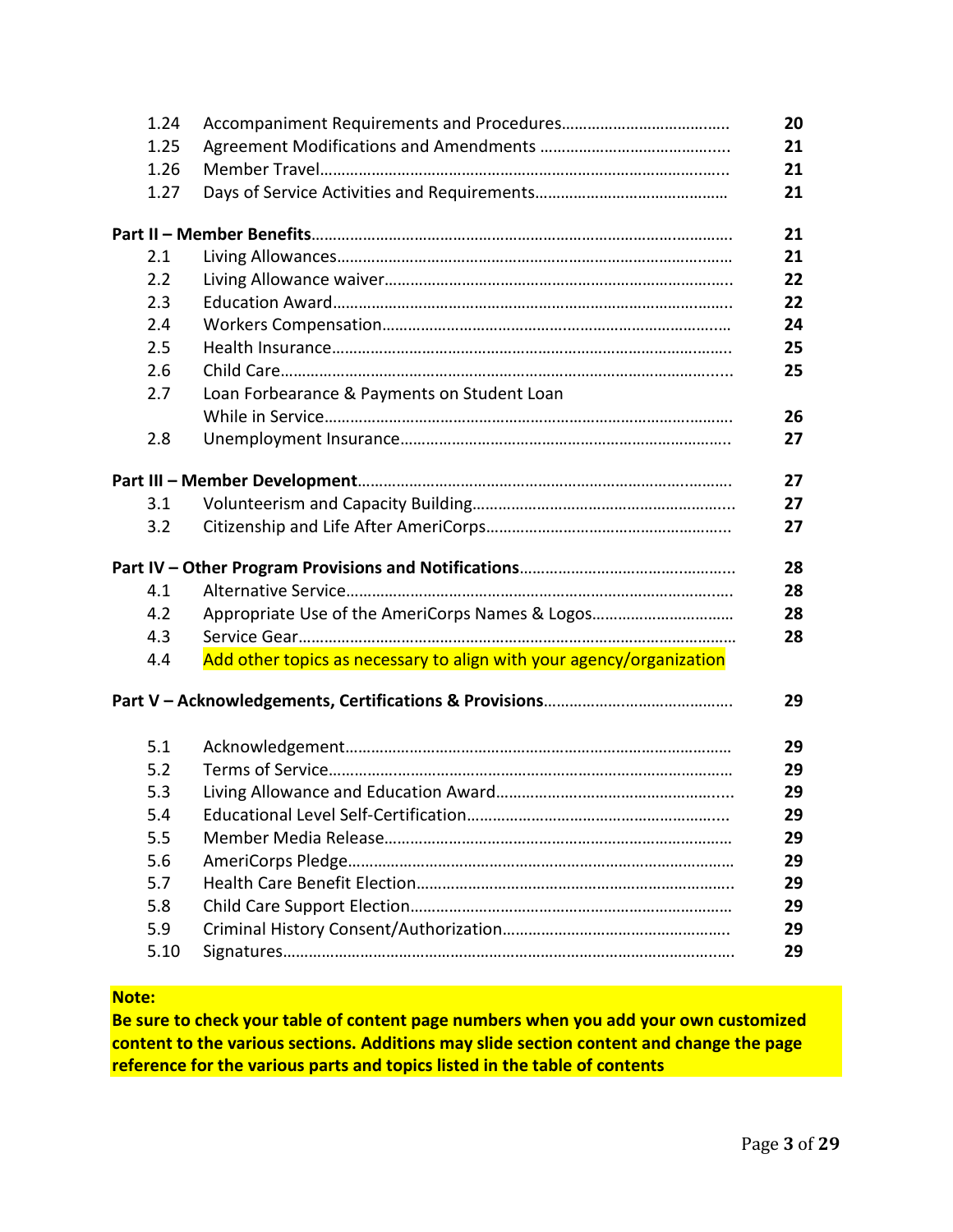# **Introduction**

Dear Future AmeriCorps Member,

The North Dakota State Commission on National and Community Service thanks you for your interest in making a commitment to serving others in your community. As an AmeriCorps Member you will have the opportunity to not only share your talents, but also gain valuable experience that will help shape your own career development for the future. National Service is the mission and goal of the AmeriCorps program and now you will be a part of this challenge. You will be asked to recite the AmeriCorps Service Pledge, which will begin your own personal challenge to getting things done for others in America.

The organization that you have submitted an application to has been selected by the North Dakota State Commission to sponsor an AmeriCorps Service Project in North Dakota. This Member Service Agreement presents the eligibility criteria to participate, the terms of service, benefits and rights and responsibilities related to being selected as an AmeriCorps Member. Your Project Coordinator/Director will be able to clarify any questions you may have.

Sincerely,

The North Dakota State Commission on National and Community Service



*I will get things done for America - to make our people safer, smarter, and healthier. I will bring Americans together to strengthen our communities. Faced with apathy, I will take action. Faced with conflict, I will seek common ground. Faced with adversity, I will persevere. I will carry this commitment with me this year and beyond. I am an AmeriCorps member, and I will get things done.*

**This program is available to all, without regard to race, color, national origin, disability, age, sex, political affiliation, or, in most instances, religion.**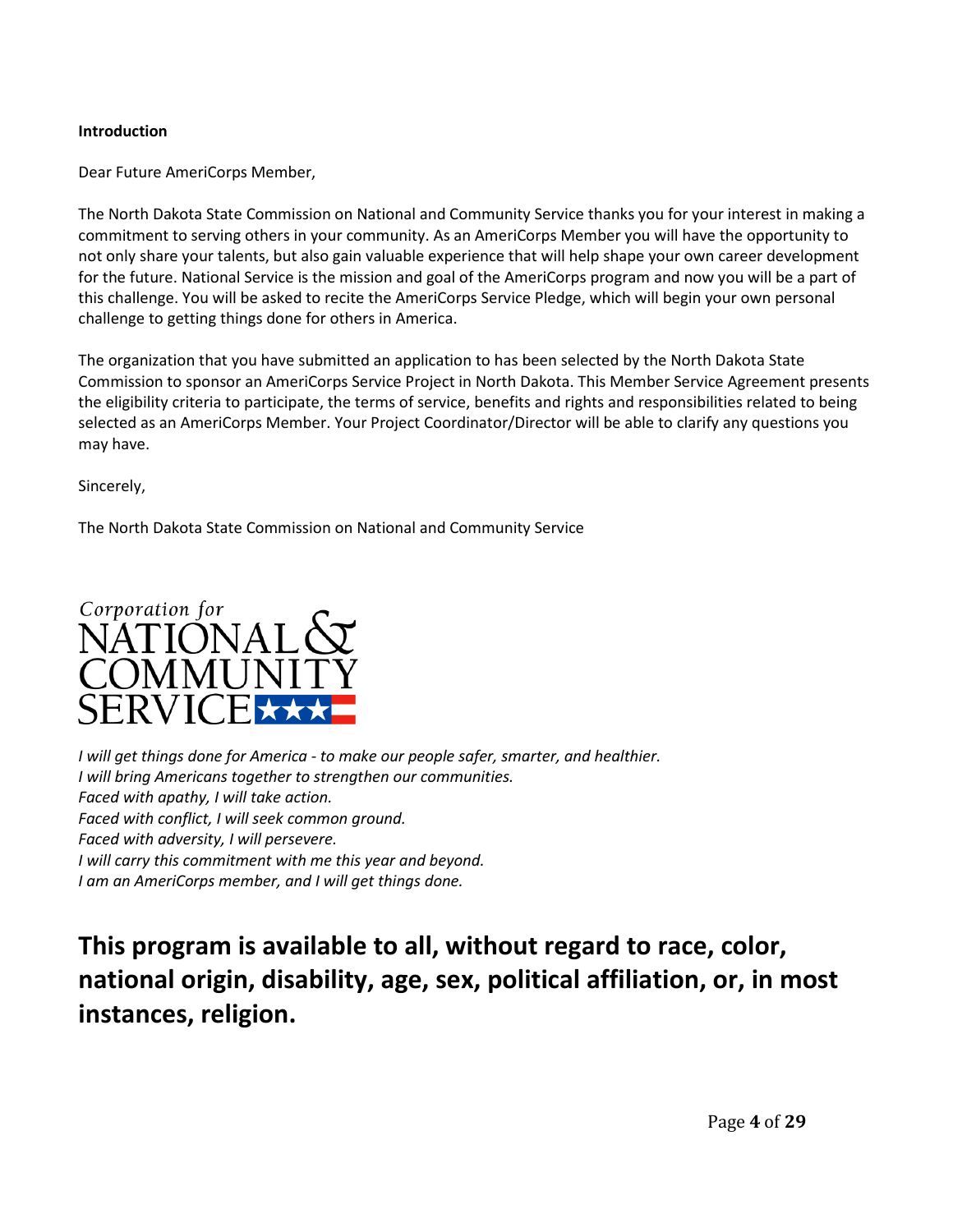# **Program Contact Information Page**

Enter all program staff names, hours and contact information for your members.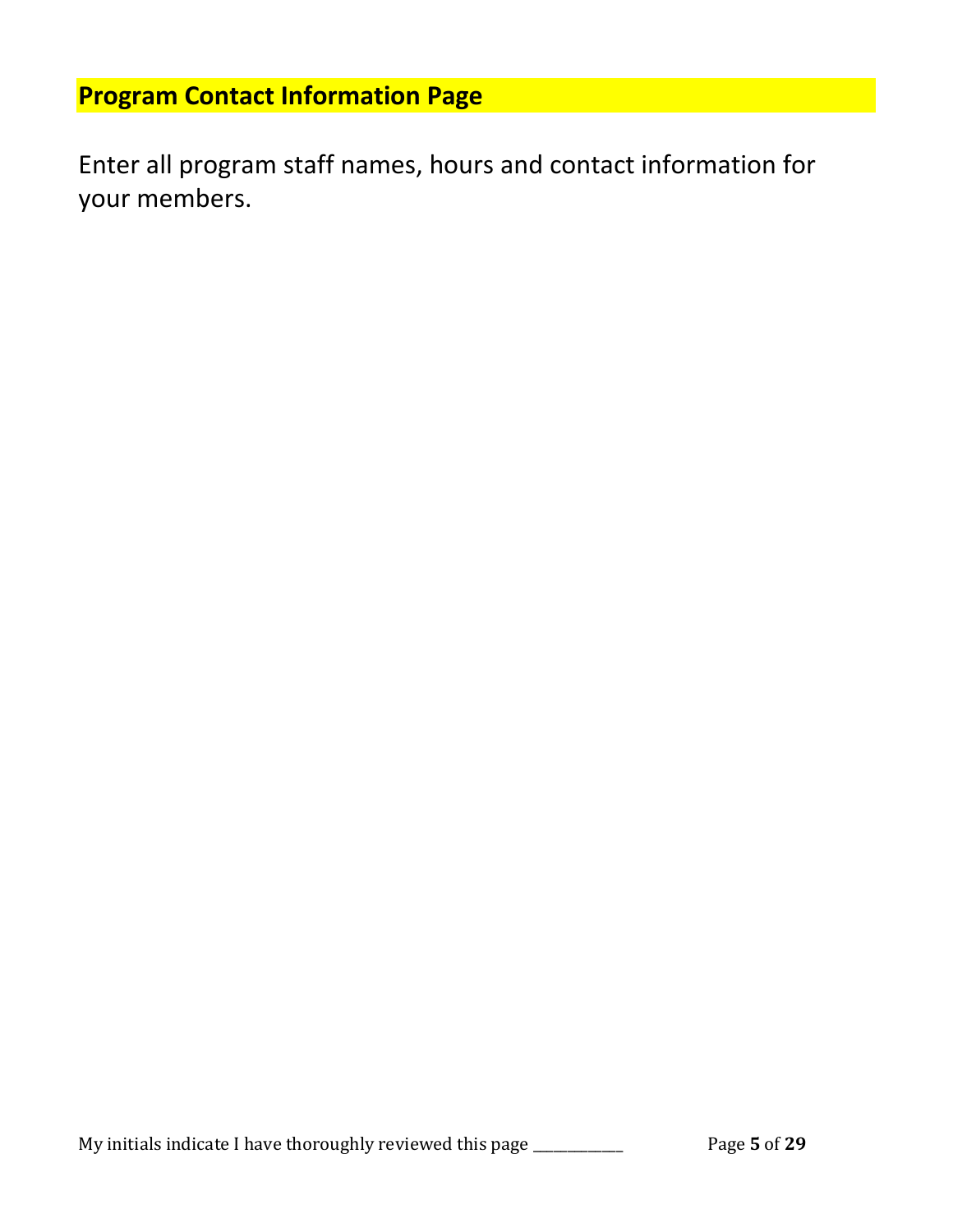# **Agreement/Handbook Purpose, Service and Eligibility Criteria**

The purpose of this Member Service Agreement and Handbook Guide is to provide information about the AmeriCorps Member position that you have chosen and the various terms of service associated with this position. This document also provides future AmeriCorps Members the expectations associated with being an AmeriCorps Member along with all the benefits, rights, responsibilities and conditions. Your initials and signature on this document will indicate that you have thoroughly read, reviewed and understand the contents, and agree to comply with all the terms, requirements, conditions, provisions and notifications presented. Your Member service and orientation cannot begin until you have signed this document and the AmeriCorps Program has completed and/or initiated all required criminal history background checks.

**Eligibility requirements:** To be eligible to enroll in an AmeriCorps project, an individual must:

- be at least 17 years of age at the commencement of service; or<br>• have a high school diploma or its equivalent
- 
- be a citizen, national, or lawful permanent resident alien of the United States
- not be listed on the National Sex Offender website / pass required criminal history background checks
- not have served more than three previous terms of service in an AmeriCorps program

**Age Restrictions:** The age restrictions vary depending on the program and agency affiliation. Some agencies where the AmeriCorps program may be located (hosted) require a higher minimum age.

**Tutoring Requirements for Members:** Members selected by programs to serve as tutors must possess at minimum a high school diploma and be able to successfully complete pre and in-service specialized training.

**Criminal History Background Checks:**Sponsor organizations are required to conduct three types of background checks; the National Sex Offender Public Registry Check (NSOPR also known as NSOPW), State(s) Criminal History Background Check(s), and the Federal Bureau of Investigations (FBI) fingerprint-based check also known as the Criminal History Record Information (CHRI). **Final selection as an AmeriCorps member is contingent on eligibility determined from the results of the National Service Criminal History Check.** An individual who refuses to consent/allow the required background checks to be completed cannot be enrolled in an AmeriCorps project. An individual who provides false or misleading information will automatically be ineligible in becoming an AmeriCorps Member

**Name of your Program** will cover the cost of processing the following background checks: National Sex Offender Public Website (NSOPW), Federal Bureau of Investigation (FBI Fingerprint), and North Dakota Bureau of Criminal Investigation (BCI). Members will not incur any costs for any additional background checks required by their service site.

**Former Employees of the Sponsor Organization of the AmeriCorps Project:** Normally, sponsoring AmeriCorps projects may not select an employee, or previous employee of the sponsoring organization, as an AmeriCorps Member. However, if the project receives an application from a current or former employee and wishes to select the individual as a Member, the sponsoring project must submit a written request to the North Dakota State Commission to approve the selection of the former employee. The sponsoring project must demonstrate in their request that the Member will be performing activities and serving in a capacity totally different from their current or prior employment.

**Returning National Service Participants:** To be eligible to serve for a subsequent term the Member must receive a final satisfactory performance evaluation from their most recent service at a Community and National Service project. Even though a Member may have satisfactorily completed a previous term of service, there is no guarantee of a subsequent selection or placement.

**Service Term limits:** AmeriCorps Members may serve a maximum of four terms of service in an AmeriCorps State and National Program regardless of whether the terms were full- or part-time. AmeriCorps Members may not receive education awards in excess of the value of two full-time education awards over the period of four terms of service.

My initials indicate I have thoroughly reviewed this page \_\_\_\_\_\_\_\_\_\_\_\_\_ Page **6** of **29**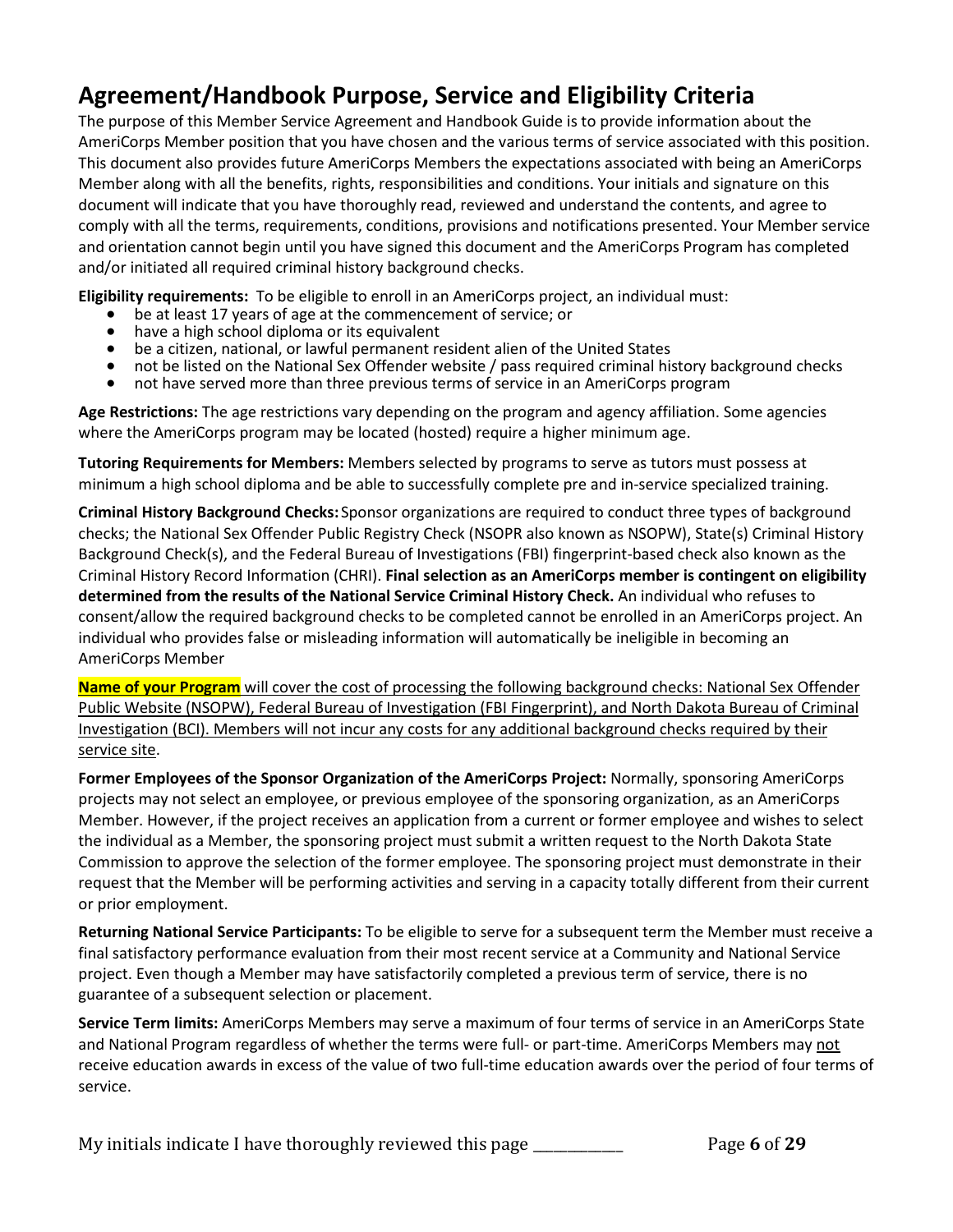# **Part I**

# **Service Notifications, Terms, Conditions, Supervision and Support, and Exit**

# **Initial Member Service Notifications**

- **1.1 Notice to CNCS's National Service Trust:** An AmeriCorps Member must complete the National Service Trust enrollment form at the start of AmeriCorps service. The organization will then have 30 days from the Member service start date, completion date, suspension date, or release date from a term of service in which to notify the CNCS's National Service Trust, via the My AmeriCorps Portal. Changes in an approved Member's term of service must also be reported to the National Service Trust within 30 days.
- **1.2 Parental Consent:** An AmeriCorps member who is under the age of 18 years of age must have a parent's or legal guardian's signed consent before beginning a term of service. Organizations may also include an informed consent form of their own design as part of the member service agreement materials.
- **1.3 Reasonable Accommodations:** AmeriCorps Members in need of reasonable accommodations to perform essential functions listed in their assigned position description, must contact their AmeriCorps Project Supervisor to submit an official written request for an accommodation and also provide current official documentation that supports the need for the requested accommodation. All approved accommodation requests and the related documentation of the disability will be kept in a secure location, separate from the member(s) main record. The AmeriCorps Project policy follows the Americans with Disabilities Act (ADA) and Section 504 of the rehabilitation Act. **Policy:** No qualified individual with a disability shall, by reason of disability, be excluded from participation in or be denied the benefits of the program, services, or activities of the program, or be subjected to discrimination by the program. Nor shall the program exclude or otherwise deny equal services, programs, or activities to an individual because of the known disability of an individual with whom the individual is known to have a relationship or association. According to the ADA, the term "disability" means, with respect to an individual, a physical or mental impairment that substantially limits one or more of the individuals major life activities, a record of having such an impairment, or being regarded as having such an impairment. "Major life activities" means functions such as caring for oneself, performing manual tasks, walking, seeing, hearing, speaking, breathing, learning, and working.
- **1.4 Assignment to Service Locations:** As an AmeriCorps Member I understand that I may be assigned to more than one service location in which all are entered in the My AmeriCorps portal within 30 days of starting a term of service. Depending on the hours assigned by the organization, the service location where the majority of the all service hours occur will become the primary service location.
- **1.5 Completion of Terms of Service:** The organization will determine a schedule of service for Members that will provide a sufficient opportunity to complete the required hours within the planned term of service period. It is the responsibility of the Member to follow the planned service schedule. In the event of unplanned absences, the Member must make up hours missed by serving additional hours during subsequent service weeks and months. At the completion of a term of service, Members will be exited in egrants within 30 days. Should an AmeriCorps program not be refunded, a Member who was scheduled to continue in a term of service may either be placed in another program, where feasible, or if the Member has completed at least 15% of the service hour requirement, a member may be eligible to receive a prorated education award.
- **1.6 Member Exit:** Members who are eligible to receive an education award upon the successful completion of a term of service will have their status certified in the National Service Trust by the organization. Once the Member receives a successful completion certification, the Member will be eligible to receive the education benefit.

My initials indicate I have thoroughly reviewed this page \_\_\_\_\_\_\_\_\_\_\_\_\_ Page **7** of **29**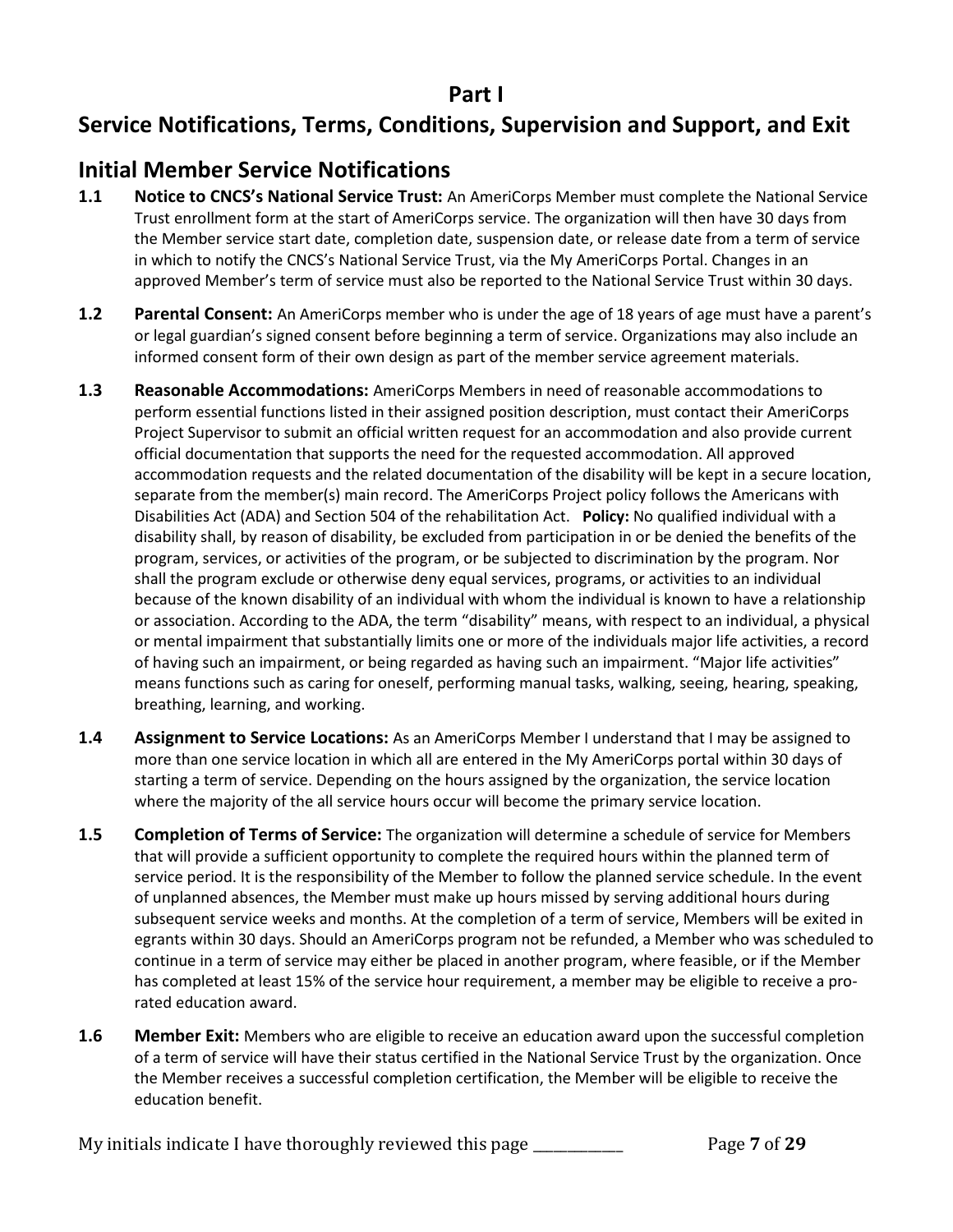# **Supervision and Support—Required Member Service Agreement Components**

**1.7 Member Position Description (EXAMPLE) change these examples to your requirements)** 

**This position has recurring access to vulnerable populations age 17 or younger and/or individuals age 60 or older and/or individuals with disabilities and will require a National Sex Offender Registry check and criminal background history checks from both the state and FBI agencies.** 

# **Minimum qualifications:**

- be at least 17 years of age at the commencement of service; or
- have a high school diploma or its equivalent
- be a citizen, national, or lawful permanent resident alien of the United States
- not be listed on the National Sex Offender website and pass other required criminal history background checks
- not have served more than three previous terms of service in an AmeriCorps program
- be able to provide services for the designated hours, days, weeks, and months as prescribed in the terms of service
- be able to report to assigned service sites on time and fully prepared to serve
- be able to attend AmeriCorps orientation and training
- be committed to community service and be able to provide service for the entire service term
- have the ability to establish and maintain professional boundaries with students, parents, teachers, peers, AmeriCorps project supervisors and site supervisors
- be willing to learn and attend all AmeriCorps trainings
- have the ability to interact professionally with representatives of the organizations, agencies and/or schools that your AmeriCorps project is designed to serve
- have a strong interest in working to solve problems in the target community/schools
- possess effective communication skills
- possess good organizational and the ability to follow through with assigned tasks
- be flexible in accepting service assignments
- be willing to work independently and/or as a team in addressing community issues
- be truthful and timely in reporting your service hours
- be able to respond quickly to any inquiries made by the AmeriCorps project coordinator and/or site supervisor
- complete all AmeriCorps processes relating to starting service and completing and AmeriCorps service term

# **Essential Functions: Duties, Service Activities and Assignments:**

- Insert customized duties, activities and assignments in line with your program requirements
- Insert customized duties, activities and assignments in line with your program requirements
- Insert customized duties, activities and assignments in line with your program requirements
- Insert customized duties, activities and assignments in line with your program requirements
- Insert customized duties, activities and assignments in line with your program requirements
- Insert customized duties, activities and assignments in line with your program requirements
- Insert customized duties, activities and assignments in line with your program requirements
- Insert customized duties, activities and assignments in line with your program requirements
- Insert customized duties, activities and assignments in line with your program requirements
- Insert customized duties, activities and assignments in line with your program requirements

My initials indicate I have thoroughly reviewed this page \_\_\_\_\_\_\_\_\_\_\_\_\_ Page **8** of **29**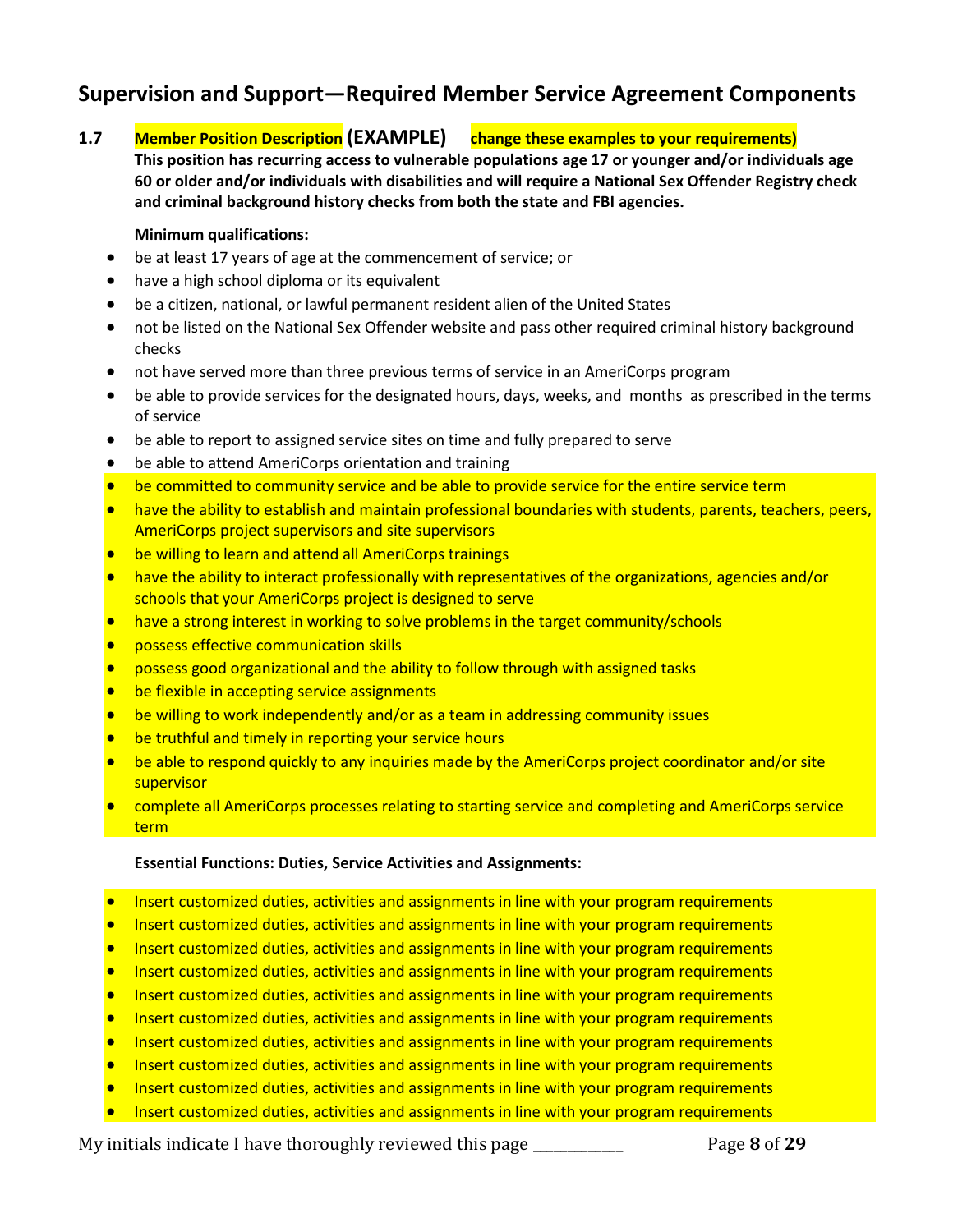- Insert customized duties, activities and assignments in line with your program requirements
- Insert customized duties, activities and assignments in line with your program requirements
- Insert customized duties, activities and assignments in line with your program requirements
- Insert customized duties, activities and assignments in line with your program requirements
- Insert customized duties, activities and assignments in line with your program requirements
- Insert customized duties, activities and assignments in line with your program requirements
- Insert customized duties, activities and assignments in line with your program requirements

# **1.8 Terms of Service Categories Presented in this Member Agreement**

# **(Specific terms are shown on the acknowledgement and signature page – PART V)**

Term of Service Type: Beginning date: Ending date: Total months: Minimum total service hours: Recommended monthly hours: Recommended weekly hours: Monthly living allowance

To successfully complete your term of service as shown above and consistent with the federal regulations of the Corporation for National and Community Service you must:

- meet or exceed the minimum total service hours required for this position
- satisfactorily complete project related orientation, training, service assignments, tasks, projects and specialized citizenship and life after AmeriCorps training
- receive an overall satisfactory performance evaluation at the end of your term
- complete and sign all service timesheets in a timely manner in compliance with the AmeriCorps project requirements

# **1.9 Segal AmeriCorps Education Award: (also shown on acknowledgement page)**

AmeriCorps Members who successfully complete a term of service will receive an Education Award from the National Service Trust. The amount of the education award is based upon the minimum hour service term that you have chosen. The amount of the Education Award is linked to value of the higher education Pell Grant. A member has up to seven years after his or her term of service to use the Education Award. The education awards can be used to repay qualified student loans, to pay the cost of attending qualified institutions of higher education (including certain vocational programs), or to pay current expenses while participating in an approved school-to-work program. Individuals, age 55 or greater, at the time of enrollment, may transfer their education award to a child or grandchild under certain conditions. The education award is taxable in the year(s) the award is used.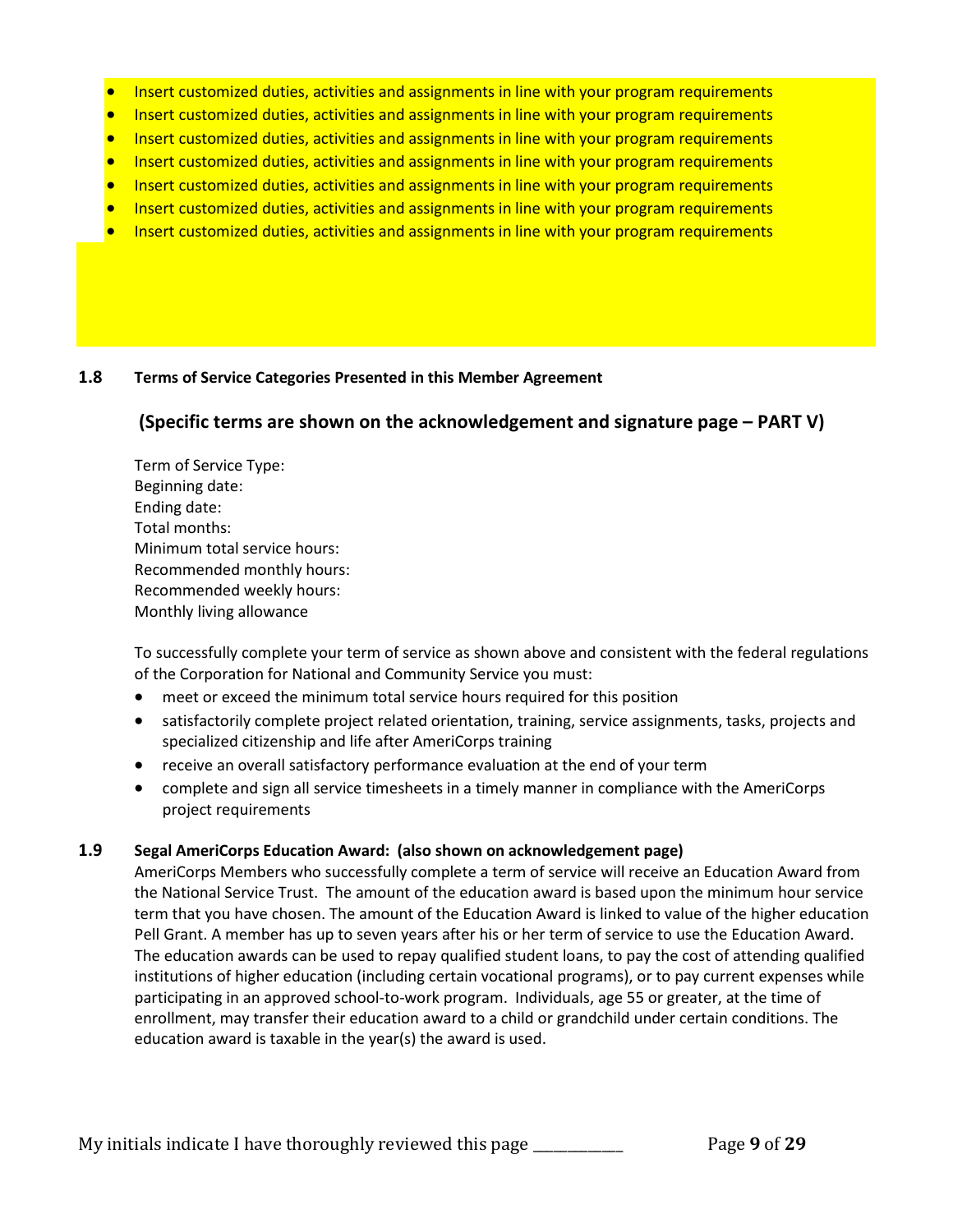| <b>Term of Service</b> | Minimum # of Hours | <b>FY17 Education Award</b> |
|------------------------|--------------------|-----------------------------|
| <b>Full Time</b>       | 1700               | \$5,815.00                  |
| One-Year Half Time     | 900                | \$2,907.50                  |
| Reduced Half Time      | 675                | \$2,215.24                  |
| <b>Quarter Time</b>    | 450                | \$1,538.36                  |
| Minimum Time           | 300                | \$1,230.69                  |

Member understandings and agreements relating to education awards:

- If a Member has not yet received a high school diploma or its equivalent (including alternative diploma or certificate for individuals with disabilities), the Member agrees to obtain a high school diploma or its equivalent before using the education award.
- The Member understands that failure to disclose any history of having been released for cause from another AmeriCorps program may render the Member ineligible to receive the education award.
- The Member understands that if they have already received the equivalent of two full time education awards, they are not eligible to receive an additional education award
- The completion of a **Member Enrollment Trust Form** is required to enroll a serving member in the National Service Trust, making the member eligible for an education award upon successful completion of his or her term of service.

# **1.10 Standards of Conduct:**

Members are expected to serve under the terms and expectations outlined below. Failure to adhere to this Code of Conduct will result in implementation of disciplinary procedures.

**Some important areas to address in this section in accordance with your organizational policies**

- **Attendance**
- **Performance**
- **Confidentiality**
- **Background Check Requirements**
- **Professionalism**
- **Dress Code**
- **Internet usage**
- **Fraternization**

# **Discipline Procedures**

The member understands that the following acts describe the program's code of conduct.Please refer to Disciplinary Procedural Table below and the following disciplinary steps below the table for appropriate disciplinary procedures for violation of each code.

The violations are organized in Levels according to their severity. The initial guidance steps to address the various violations are relative to the violation level. This means that Step One guidelines are used with Level One violations; Step Two guidelines are used with Level Two violations and so on. **If multiple violations occur in separate Levels, you must have an immediate three way meeting with Supervisor, Member and AmeriCorps Project Coordinator to complete an Action Plan.**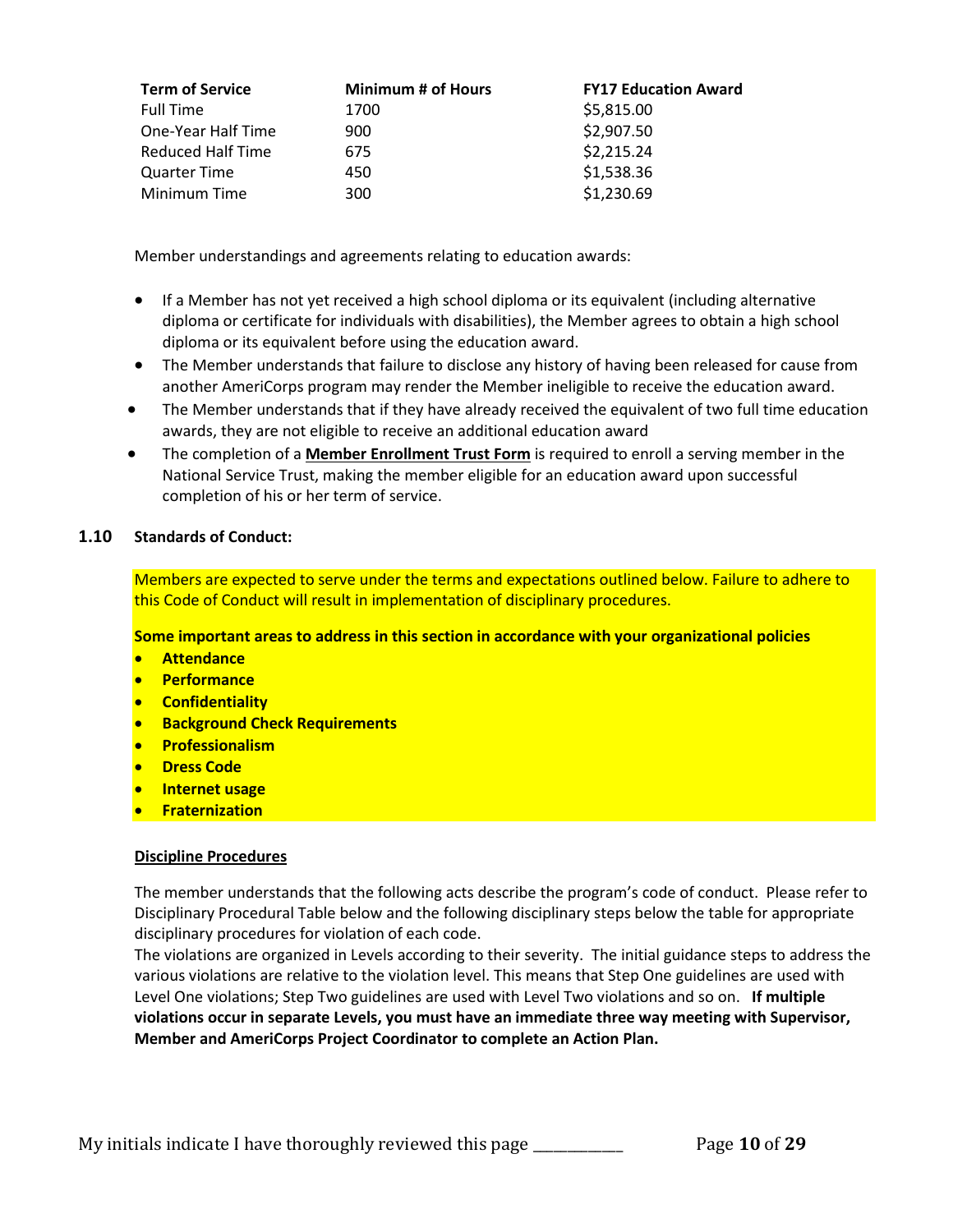#### **Discipline Procedural Table**

| <b>Level One</b>  |                      | <b>Level Two</b>  |                     | <b>Level Three Violations</b> |                       | <b>Level Four Violations</b> |                      |
|-------------------|----------------------|-------------------|---------------------|-------------------------------|-----------------------|------------------------------|----------------------|
| <b>Violations</b> |                      | <b>Violations</b> |                     |                               |                       |                              |                      |
| $\Box$            | <b>Tardiness</b>     | $\Box$            | No shows and        | $\Box$                        | Fighting or being     | $\Box$                       | Failure to notify    |
| $\Box$            | Failure to wear      |                   | unexcused           |                               | physically abusive    |                              | AmeriCorps staff of  |
|                   | appropriate          |                   | absences. This      | $\Box$                        | Unauthorized          |                              | any criminal arrest  |
|                   | clothing to service  |                   | includes training   |                               | contact with clients  |                              | or conviction within |
|                   | site                 |                   | and service         |                               | (including            |                              | 5 days.              |
| $\Box$            | Late submission of   |                   | projects.           |                               | telephone, e-mail     | $\Box$                       | Harassment           |
|                   | reports, timesheets  | $\Box$            | <b>Being</b>        |                               | and contact outside   | $\Box$                       | Possessing or        |
|                   | or client progress   |                   | argumentative with  |                               | activities)           |                              | consuming            |
|                   | data                 |                   | program staff or    | $\Box$                        | Misrepresenting       |                              | drugs/alcohol        |
| $\Box$            | Repeated             |                   | school staff        |                               | affiliation with      |                              | during service       |
|                   | inaccurate or        | $\Box$            | Abuse of leave      |                               | school and/or         |                              | activities           |
|                   | incomplete reports   | $\Box$            | Inappropriate       |                               | AmeriCorps.           | □                            | Offenses as          |
|                   | including            |                   | language or actions | $\Box$                        | Offenses as           |                              | determined by        |
|                   | timesheets or client |                   | with service        |                               | determined by         |                              | supervisors and/or   |
|                   | progress data        |                   | recipients, team    |                               | supervisors and/or    |                              | AmeriCorps staff     |
| $\Box$            | Offenses as          |                   | members, staff      |                               | AmeriCorps staff      |                              |                      |
|                   | determined by        |                   | and/or school staff | $\Box$                        | Submission of         |                              |                      |
|                   | Supervisors and/or   | $\Box$            | Offenses as         |                               | timesheets in which   |                              |                      |
|                   | AmeriCorps staff     |                   | determined by       |                               | the member            |                              |                      |
|                   |                      |                   | supervisors and/or  |                               | willfully intended to |                              |                      |
|                   |                      |                   | AmeriCorps staff    |                               | be untruthful         |                              |                      |
|                   |                      |                   |                     |                               |                       |                              |                      |

# **Step One Guidelines**

Supervisor will sit down with member to discuss violation, review Code of Conduct and suggest corrective behavior. This must be documented on Warning 1 form, signed by both member and supervisor. Original must be given to AmeriCorps Project Coordinator and copies given to member and supervisor. If necessary, appropriate training will be assigned. If violation occurs again, proceed to Step Two Guidelines.

#### **Step Two Guidelines**

Supervisor will sit down with AmeriCorps Project Coordinator and member to discuss violation, review Code of Conduct and suggest corrective behavior. This must be documented on Warning 2 form, signed by supervisor, member and project coordinator. Original must be given to the AmeriCorps Project Coordinator and copies given to member and supervisor. If appropriate an Action Plan will be completed. If needed, training will be assigned. If violation occurs again, proceed to Step Three Guidelines.

#### **Step Three Guidelines**

An immediate three way meeting will be held at the primary AmeriCorps operating site office, (Director may be involved if appropriate). The meeting will include the development of an Action Plan and possible suspension (without pay and benefits) or termination. The AmeriCorps project may make a referral to an Employee Assistance Program for counseling or mandatory training. If violation occurs again, proceed to Step Four Guidelines.

#### **Step Four Guidelines**

The AmeriCorps project may immediately suspend the AmeriCorps Member without pay or benefits and the result could possibly termination. If the AmeriCorps Member is not termination mandatory counseling and/or training will be required.

My initials indicate I have thoroughly reviewed this page \_\_\_\_\_\_\_\_\_\_\_\_\_ Page **11** of **29**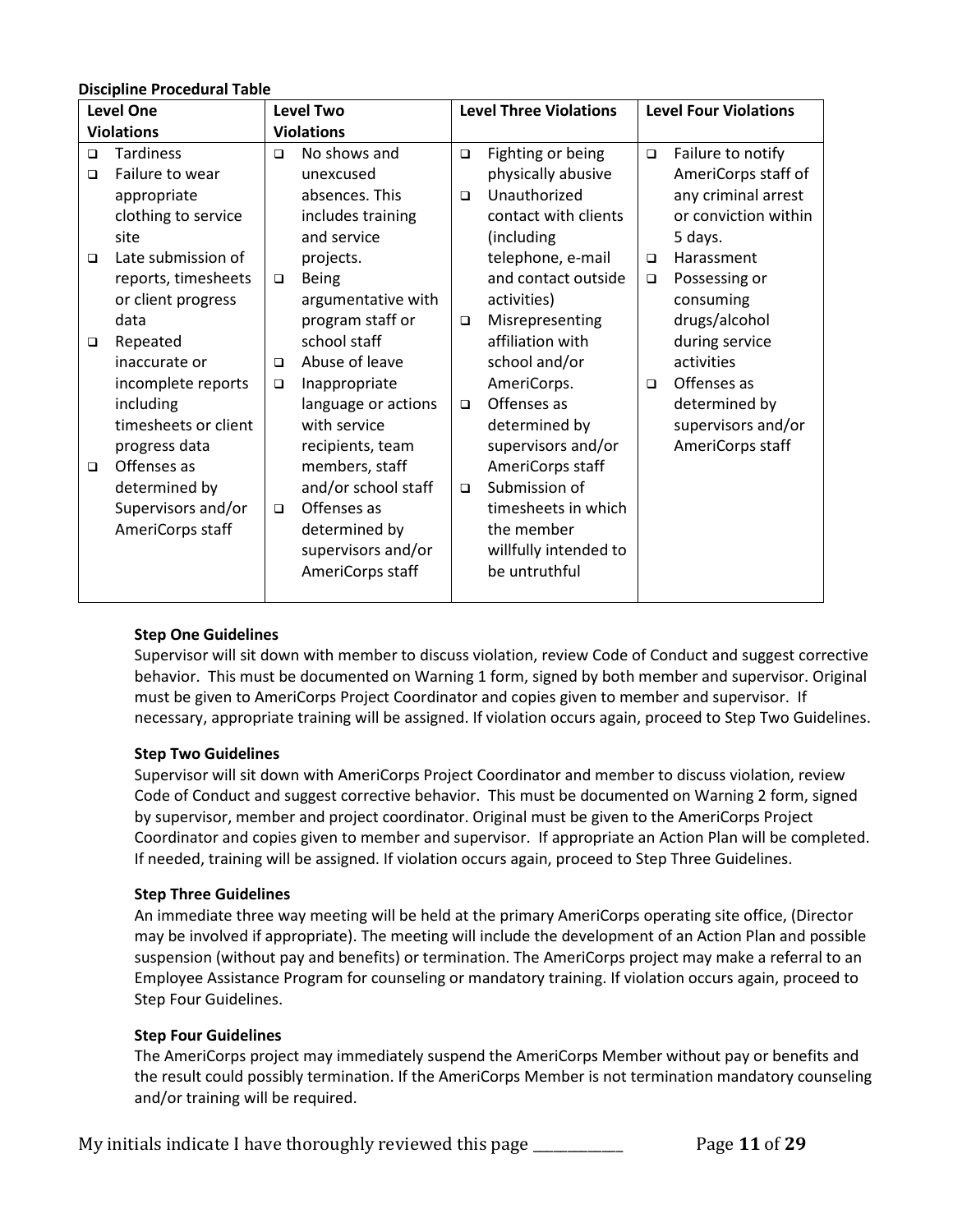# **1.11 Prohibited Activities:**

While charging time to the AmeriCorps program, accumulating service or training hours, or otherwise performing activities supported by the AmeriCorps program or CNCS, staff and members may not engage in the following activities (see 45 CFR § 2520.65):

**a.** Attempting to influence legislation;

**b.** Organizing or engaging in protests, petitions, boycotts, or strikes;

**c.** Assisting, promoting, or deterring union organizing;

**d.** Impairing existing contracts for services or collective bargaining agreements;

**e.** Engaging in partisan political activities, or other activities designed to influence the outcome of an election to any public office;

**f.** Participating in, or endorsing, events or activities that are likely to include advocacy for or against political parties, political platforms, political candidates, proposed legislation, or elected officials; **g.** Engaging in religious instruction, conducting worship services, providing instruction as part of a program that includes mandatory religious instruction or worship, constructing or operating facilities devoted to religious instruction or worship, maintaining facilities primarily or inherently devoted to religious instruction or worship, or engaging in any form of religious proselytization;

**h.** Providing a direct benefit to—

i. A business organized for profit;

ii. A labor union;

iii. A partisan political organization;

iv. A nonprofit organization that fails to comply with the restrictions contained in section 501(c)(3) of the Internal Revenue Code of 1986 related to engaging in political activities or substantial amount of lobbying except that nothing in these provisions shall be construed to prevent participants from engaging in advocacy activities undertaken at their own initiative; and v. An organization engaged in the religious activities described in paragraph g. above, unless CNCS assistance is not used to support those religious activities;

**i.** Conducting a voter registration drive or using CNCS funds to conduct a voter registration drive;

**j.** Providing abortion services or referrals for receipt of such services; and

**k.** Such other activities as CNCS may prohibit.

AmeriCorps members may not engage in the above activities directly or indirectly by recruiting, training, or managing others for the primary purpose of engaging in one of the activities listed above. Individuals may exercise their rights as private citizens and may participate in the activities listed above on their initiative, on non-AmeriCorps time, and using non-CNCS funds. Individuals should not wear the AmeriCorps logo while doing so.

# **1.12 Non-duplication and Non-displacement rules:**

*Non-duplication:* Corporation assistance may not be used to duplicate an activity that is already available in the locality of a program. And, unless the requirements under the paragraph relating to nondisplacement are met, Corporation assistance will not be provided to a private nonprofit entity to conduct activities that are the same or substantially equivalent to activities provided by a State or local government agency in which such entity resides.

# *Non-displacement:*

- An employer may not displace an employee or position, including partial displacement such as reduction in hours, wages, or employment benefits, as a result of the use by such employer of an AmeriCorps member in a program receiving Corporation assistance.
- An organization may not displace a volunteer by using an AmeriCorps member in a program receiving Corporation assistance

My initials indicate I have thoroughly reviewed this page \_\_\_\_\_\_\_\_\_\_\_\_\_ Page **12** of **29**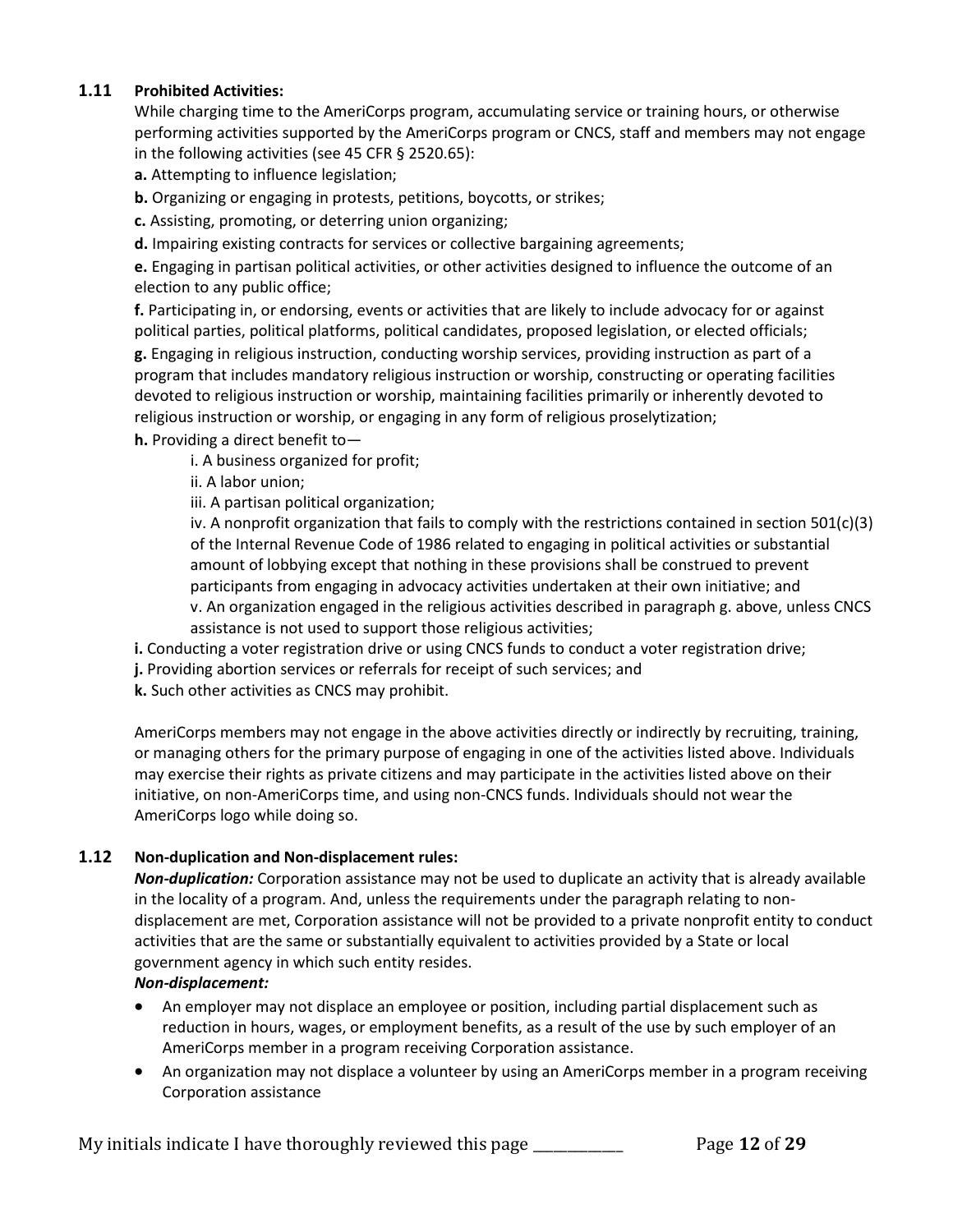- A service opportunity will not be created under that will infringe in any manner on the promotional opportunity of an employed individual
- An AmeriCorps member in a program receiving Corporation assistance may not perform any services or duties or engage in activities that would otherwise be performed by an employee as part of the assigned duties of such employee
- An AmeriCorps member in any program receiving Corporation assistance may not perform any services or duties, or engage in activities, that
	- o Will supplant the hiring of employed workers; or
	- $\circ$  Are services, duties, or activities with respect to which an individual has recall rights pursuant to a collective bargaining agreement or applicable personnel procedures.
- An AmeriCorps member in any program receiving Corporation assistance may not perform services or duties that have been performed by or were assigned to any
	- o Presently employed worker
	- o Employee who recently resigned or was discharged
	- $\circ$  Employee who is subject to a reduction in force or who has recall rights pursuant to a collective bargaining agreement or applicable personnel procedures
	- o Employee who is on leave (terminal, temporary, vacation, emergency, or sick); or
	- o Employee who is on strike or who is being locked out

# **1.13 Fundraising Restrictions:**

AmeriCorps members may raise resources directly in support of your program's service activities. Examples of fundraising activities AmeriCorps members may perform include, but are not limited to, the following:

- Seeking donations of books from companies and individuals for a program in which volunteers teach children to read;
- Writing a grant proposal to a foundation to secure resources to support the training of volunteers;
- Securing supplies and equipment from the community to enable volunteers to help build houses for low-income individuals;
- Securing financial resources from the community to assist in launching or expanding a program that provides social services to the members of the community and is delivered, in whole or in part, through the members of a community-based organization;
- Seeking donations from alumni of the program for specific service projects being performed by current members.

# AmeriCorps members **may not**:

- Raise funds for living allowances or for an organization's general (as opposed to project) operating expenses or endowment;
- Write a grant application to the Corporation or to any other Federal agency.

# **1.14 Requirements Under the Drug Free Workplace Act: (41 USC, section 701** *et seq.***)**

In accordance with the Drug Free Workplace Act, section 702 requires federal grant recipients to publish, establish, require, notify, impose and maintain the following in relation to individuals participating in the Corporation for National and Community Service AmeriCorps Program.:

- (A) publishing a statement notifying employees that the unlawful manufacture, distribution, dispensation, possession, or use of a controlled substance is prohibited in the grantee's workplace and specifying the actions that will be taken against employees for violations of such prohibition;
- (B) establishing a drug-free awareness program to inform employees about—
	- (i) the dangers of drug abuse in the workplace;
	- (ii) the grantee's policy of maintaining a drug-free workplace;

My initials indicate I have thoroughly reviewed this page \_\_\_\_\_\_\_\_\_\_\_\_\_ Page **13** of **29**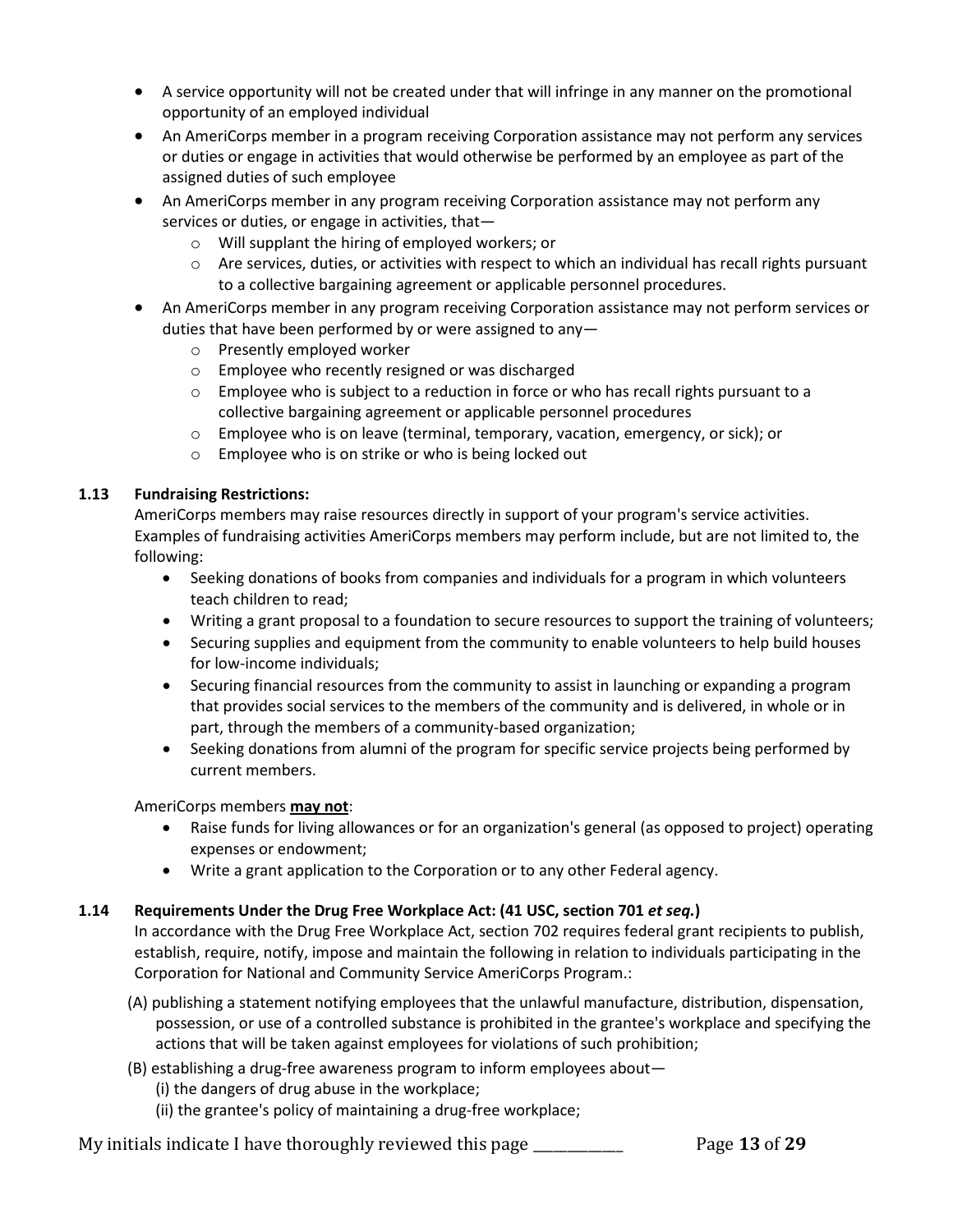(iii) any available drug counseling, rehabilitation, and employee assistance programs; and

- (iv) the penalties that may be imposed upon employees for drug abuse violations;
- (C) making it a requirement that each employee to be engaged in the performance of such grant be given a copy of the statement required by subparagraph (A);
- (D) notifying the employee in the statement required by subparagraph (A), that as a condition of employment in such grant, the employee will—
	- (i) abide by the terms of the statement; and
	- (ii) notify the employer of any criminal drug statute conviction for a violation occurring in the workplace no later than 5 days after such conviction;
- (E) notifying the granting agency within 10 days after receiving notice of a conviction under subparagraph (D)(ii) from an employee or otherwise receiving actual notice of such conviction;
- (F) imposing a sanction on, or requiring the satisfactory participation in a drug abuse assistance or rehabilitation program by, any employee who is so convicted, as required by section 703 of this title; and
- (G) making a good faith effort to continue to maintain a drug-free workplace through implementation of subparagraphs  $(A)$ ,  $(B)$ ,  $(C)$ ,  $(D)$ ,  $(E)$ , and  $(F)$ .

# **1.15 Civil Rights Requirements, Complaint Procedures, and Rights of Beneficiaries:**

The Corporation for National and Community Service (CNCS) has zero tolerance for the harassment of any individual or group of individuals for any reason. CNCS is committed to treating all persons with dignity and respect. CNCS prohibits all forms of discrimination based upon race, color, national origin, gender, age, religion, sexual orientation, disability, gender identity or expression, political affiliation, marital or parental status, or military service. All programs administered by, or receiving Federal financial assistance from CNCS, must be free from all forms of harassment. Whether in CNCS offices or campuses, in other service-related settings such as training sessions or service sites, or at service-related social events, such harassment is unacceptable. Any such harassment, if found, will result in immediate corrective action, up to and including removal or termination of any CNCS employee or volunteer. Recipients of Federal financial assistance, be they individuals, organizations, programs and/or projects are also subject to this zero tolerance policy. Where a violation is found, and subject to regulatory procedures, appropriate corrective action will be taken, up to and including termination of Federal financial assistance from all Federal sources.

Slurs and other verbal or physical conduct relating to an individual's gender, race, ethnicity, religion, sexual orientation or any other basis constitute harassment when it has the purpose or effect of interfering with service performance or creating an intimidating, hostile, or offensive service environment. Harassment includes, but is not limited to: explicit or implicit demands for sexual favors; pressure for dates; deliberate touching, leaning over, or cornering; offensive teasing, jokes, remarks, or questions; letters, phone calls, or distribution or display of offensive materials; offensive looks or gestures; gender, racial, ethnic, or religious baiting; physical assaults or other threatening behavior; or demeaning, debasing or abusive comments or actions that intimidate.

CNCS does not tolerate harassment by anyone including persons of the same or different races, sexes, religions, or ethnic origins; or from a CNCS employee or supervisor; a project, or site employee or supervisor; a non-employee (e.g., client); a co-worker or service member.

Any person who believes that he or she has been discriminated against in violation of civil rights laws, regulations, or this policy, or in retaliation for opposition to discrimination or participation in discrimination complaint proceedings (e.g., as a complainant or witness) in any CNCS program or project, may raise his or her concerns with our Office of Civil Rights and Inclusiveness (OCRI). Discrimination claims not brought to the attention of OCRI within 45 days of their occurrence may not be accepted in a formal complaint of discrimination. No one can be required to use a program, project or sponsor dispute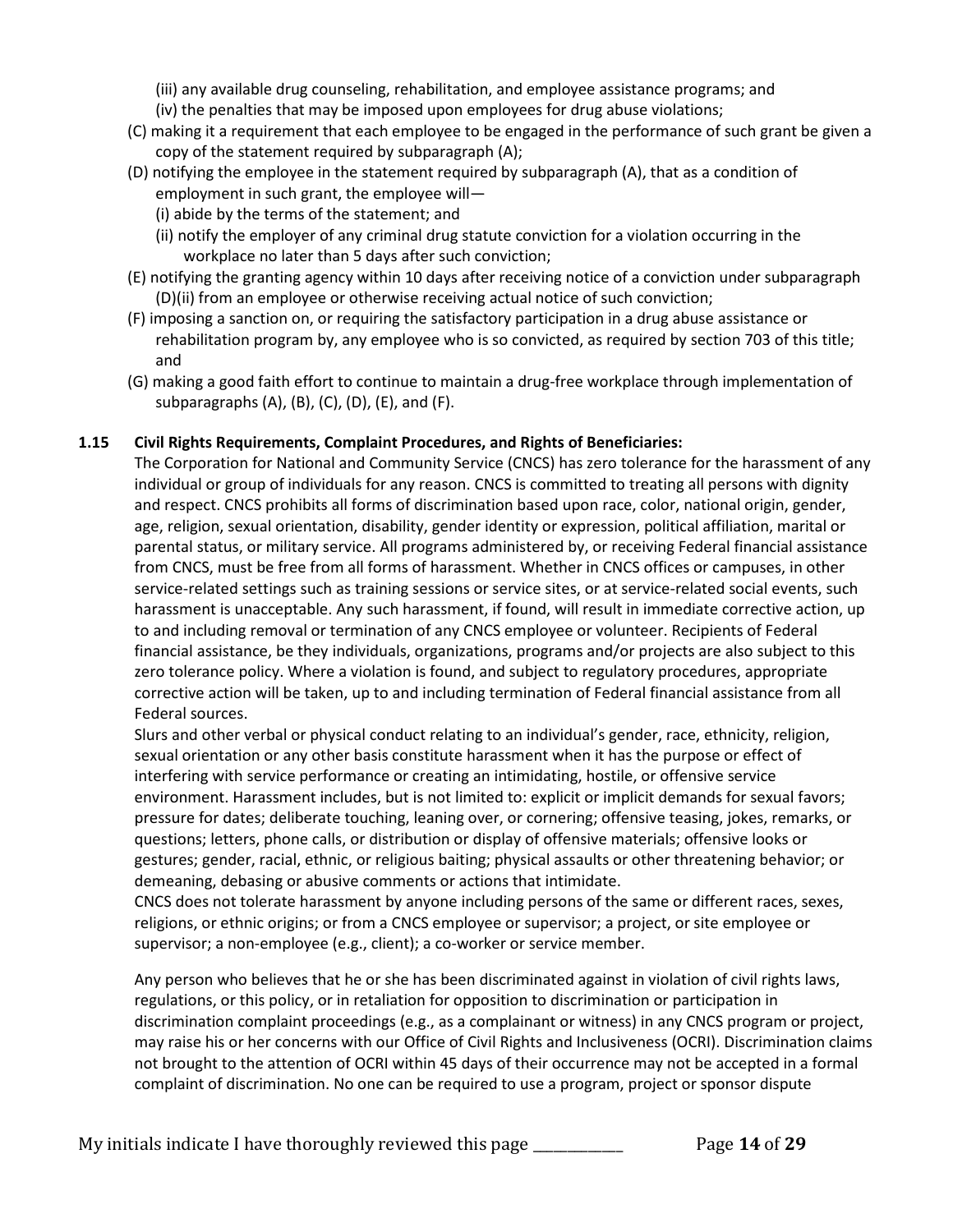resolution procedure before contacting OCRI. If another procedure is used, it does not affect the 45-day time limit. OCRI may be reached at (202) 606-7503 (voice), (202) 606-3472 (TTY), eo@cns.gov, or through www.nationalservice.gov.

In addition to filing a complaint with local and state agencies responsible for resolving discrimination complaints, you may bring a complaint to the attention of the North Dakota State Commission and the Corporation for National Service. If you believe that you or others have been discriminated against, or if you want more information, you may contact: Name, address and phone number of your AmeriCorps project should be entered here:

ND AmeriCorps Program

. or

Office of Civil Right and Inclusiveness Corporation for National and Community Service 1201 New York Avenue, NW Washington, DC 20525 (800) 833-3722 (TTY and reasonable accommodation line) (202) 565-3465 (FAX); eo@cns.gov (email)

# **1.16 Suspension and Termination Rules:**

# **Suspended service**

- A program must suspend the service of a Member who faces an official charge of a violent felony (e.g., rape, homicide) or sale or distribution of a controlled substance.
- A program must suspend the service of a Member who is convicted of possession of a controlled substance.
- A Member may not receive a living allowance or other benefits, and may not accrue service hours, during a period of suspension under this provision.
- If it is determined that you made a false or misleading statement in connection with your eligibility for a benefit from, or qualification to participate in, a Corporation-funded program, it may result in the revocation of the qualification or forfeiture of the benefit. Suspension from service, revocation and forfeiture under this part are in addition to any other remedy available to the Federal Government under the law against persons who make false or misleading statements in connection with a Federally-funded program.

# **Reinstatement**

- A program may reinstate a Member whose service was suspended if the Member is found not guilty or if the charge is dismissed.
- A program may reinstate a Member whose service was suspended only if the Member demonstrates the following:
	- For a Member who has been convicted of a first offense of the possession of a controlled substance, the Member must have enrolled in a drug rehabilitation program;
	- $\triangleright$  For a Member who has been convicted for more than one offense of the possession of a controlled substance, the Member must have successfully completed a drug rehabilitation program.

# **1.17 Release from terms of service for personal and for cause:**

An AmeriCorps program may release a Member from completing a term of service for compelling personal circumstances, as determined by the program, or for cause.

My initials indicate I have thoroughly reviewed this page \_\_\_\_\_\_\_\_\_\_\_\_\_ Page **15** of **29**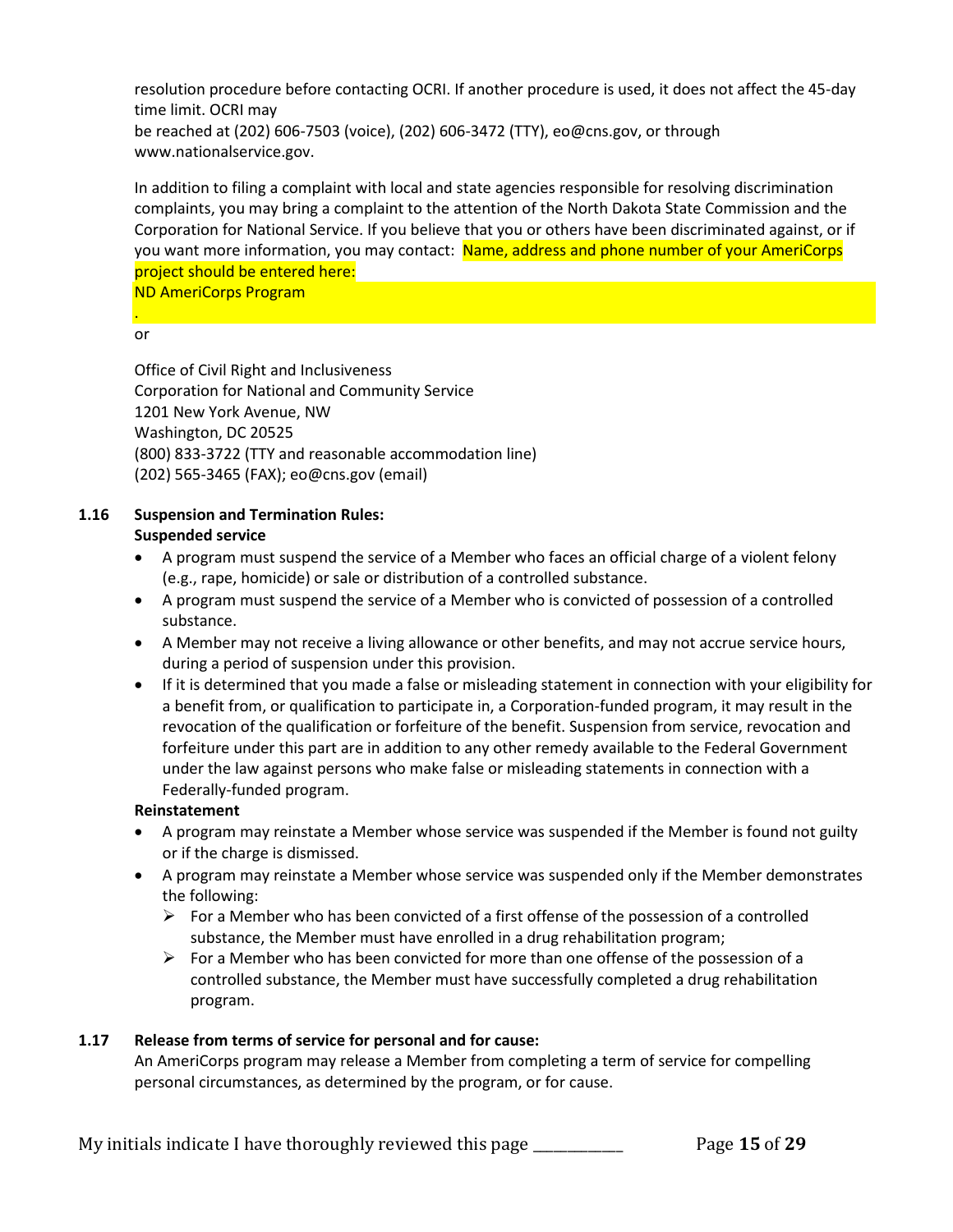# **Release for compelling personal circumstances:**

- An AmeriCorps program may release a Member upon a determination by the program that the participant is unable to complete the term of service because of compelling personal circumstances, if the participant has otherwise performed satisfactorily and has completed at least fifteen percent of the agreed term of service.
- A Member who is released for compelling personal circumstances and who completes at least 15 percent of the required term of service is eligible for a pro-rated education award.
- A Member must provide documentation that supports the compelling personal circumstances that prevent a completion of a term of service.
- Compelling personal circumstances include those that are beyond the Member's control, such as, but not limited to:
	- $\triangleright$  A Member's disability or serious illness;
	- $\triangleright$  Disability, serious illness, or death of a Member's family member if this makes completing a term unreasonably difficult or impossible; or
	- $\triangleright$  Conditions attributable to the program or otherwise unforeseeable and beyond the Member's control, such as a natural disaster, a strike, relocation of a spouse, or the nonrenewal or premature closing of a project or program, that make completing a term unreasonably difficult or impossible;
- Those that the Corporation, has for public policy reasons, determined as such, including:
	- $\triangleright$  Military service obligations;
	- $\triangleright$  Acceptance by a Member of an opportunity to make the transition from welfare to work; or
	- $\triangleright$  Acceptance of an employment opportunity by a Member serving in a program that includes in its approved objectives the promotion of employment among its participants.
- Compelling personal circumstances do not include leaving a program:
	- $\triangleright$  To enroll in school;
	- $\triangleright$  To obtain employment, other than in moving from welfare to work or in leaving a program that includes in its approved objectives the promotion of employment among its participants; or
	- $\triangleright$  Because of dissatisfaction with the program.
- As an alternative to releasing a Member, an AmeriCorps\*State/National program may, after determining that compelling personal circumstances exist, suspend the participant's term of service for up to two years (or longer if approved by the Corporation based on extenuating circumstances) to allow the participant to complete service with the same or similar AmeriCorps program at a later time.

# **Release for cause**

- A release for cause encompasses any circumstances other than compelling personal circumstances that warrant a Member's release from completing a term of service.
- AmeriCorps programs must release for cause any Member who is convicted of a felony or the sale or distribution of a controlled substance during a term of service.
- A Member who is released for cause may not receive any portion of the AmeriCorps education award or any other payment from the National Service Trust.
- A Member who is released for cause must disclose that fact in any subsequent applications to participate in an AmeriCorps program. Failure to do so disqualifies the Member for an education award, regardless of whether the Member completes a term of service.
- An AmeriCorps\*State/National Member released for cause may contest the program's decision by filing a grievance. Pending the resolution of a grievance procedure filed by a Member to contest a determination by a program to release the Member for cause, the Member's service is considered to be suspended. For this type of grievance, a program may not—while the grievance is pending or as part of its resolution—provide a Member with federally-funded benefits (including payments from the

My initials indicate I have thoroughly reviewed this page \_\_\_\_\_\_\_\_\_\_\_\_\_ Page **16** of **29**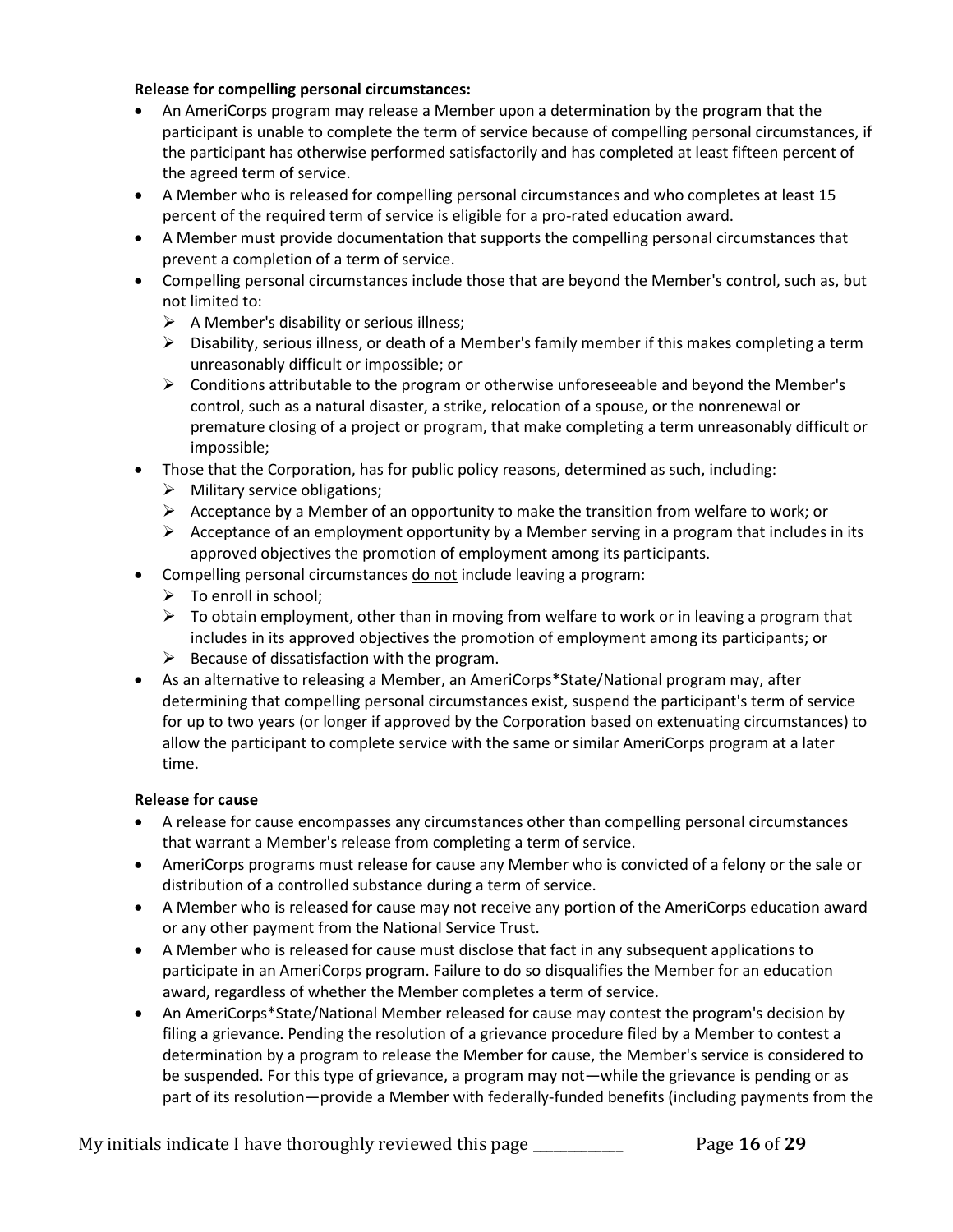National Service Trust) beyond those attributable to service actually performed, without the program receiving written approval from the Corporation.

- A Member's eligibility for a subsequent term of service in AmeriCorps will not be affected by release for cause from a prior term of service so long as the Member received a satisfactory end-of-term performance review for the period served in the prior term.
- A term of service from which a Member is released for cause counts as one of the terms of service

**Release prior to serving 15 percent of a term of service:** If a Member is released for reasons other than misconduct prior to completing 15 percent of a term of service, the term will not be considered a term of service and related benefits will still be applicable to the unused term of service.

# **1.18 Grievance Procedures:** The following grievance procedures are available to Members

# **Alternative dispute resolution:**

- The aggrieved party may seek resolution through alternative means of dispute resolution such as mediation or facilitation. Dispute resolution proceedings must be initiated within 45 calendar days from the date of the alleged occurrence. At the initial session of the dispute resolution proceedings, the party must be advised in writing of his or her right to file a grievance and right to arbitration. If the matter is resolved, and a written agreement is reached, the party will agree to forego filing a grievance in the matter under consideration.
- If mediation, facilitation, or other dispute resolution processes are selected, the process must be aided by a neutral party who, with respect to an issue in controversy, functions specifically to aid the parties in resolving the matter through a mutually achieved and acceptable written agreement. The neutral party may not compel a resolution. Proceedings before the neutral party must be informal, and the rules of evidence will not apply. With the exception of a written and agreed upon dispute resolution agreement, the proceeding must be confidential.

**Grievance procedure for unresolved complaints:** If the matter is not resolved within 30 calendar days from the date the informal dispute resolution process began, the neutral party must again inform the aggrieving party of his or her right to file a formal grievance. In the event an aggrieving party files a grievance, the neutral may not participate in the formal complaint process. In addition, no communication or proceedings of the informal dispute resolution process may be referred to or introduced into evidence at the grievance and arbitration hearing. Any decision by the neutral party is advisory and is not binding unless both parties agree.

**Time limitations:** Except for a grievance that alleges fraud or criminal activity, a grievance must be made no later than one year after the date of the alleged occurrence. If a hearing is held on a grievance, it must be conducted no later than 30 calendar days after the filing of such grievance. A decision on any such grievance must be made no later than 60 calendar days after the filing of the grievance.

# **Arbitration**

- **Arbitrator:** 
	- $\triangleright$  Joint selection by parties if there is an adverse decision against the party who filed the grievance, or 60 calendar days after the filing of a grievance no decision has been reached, the filing party may submit the grievance to binding arbitration before a qualified arbitrator who is jointly selected and independent of the interested parties.
	- $\triangleright$  Appointment by Corporation if the parties cannot agree on an arbitrator within 15 calendar days after receiving a request from one of the grievance parties, the Corporations Chief Executive Officer will appoint an arbitrator from a list of qualified arbitrators.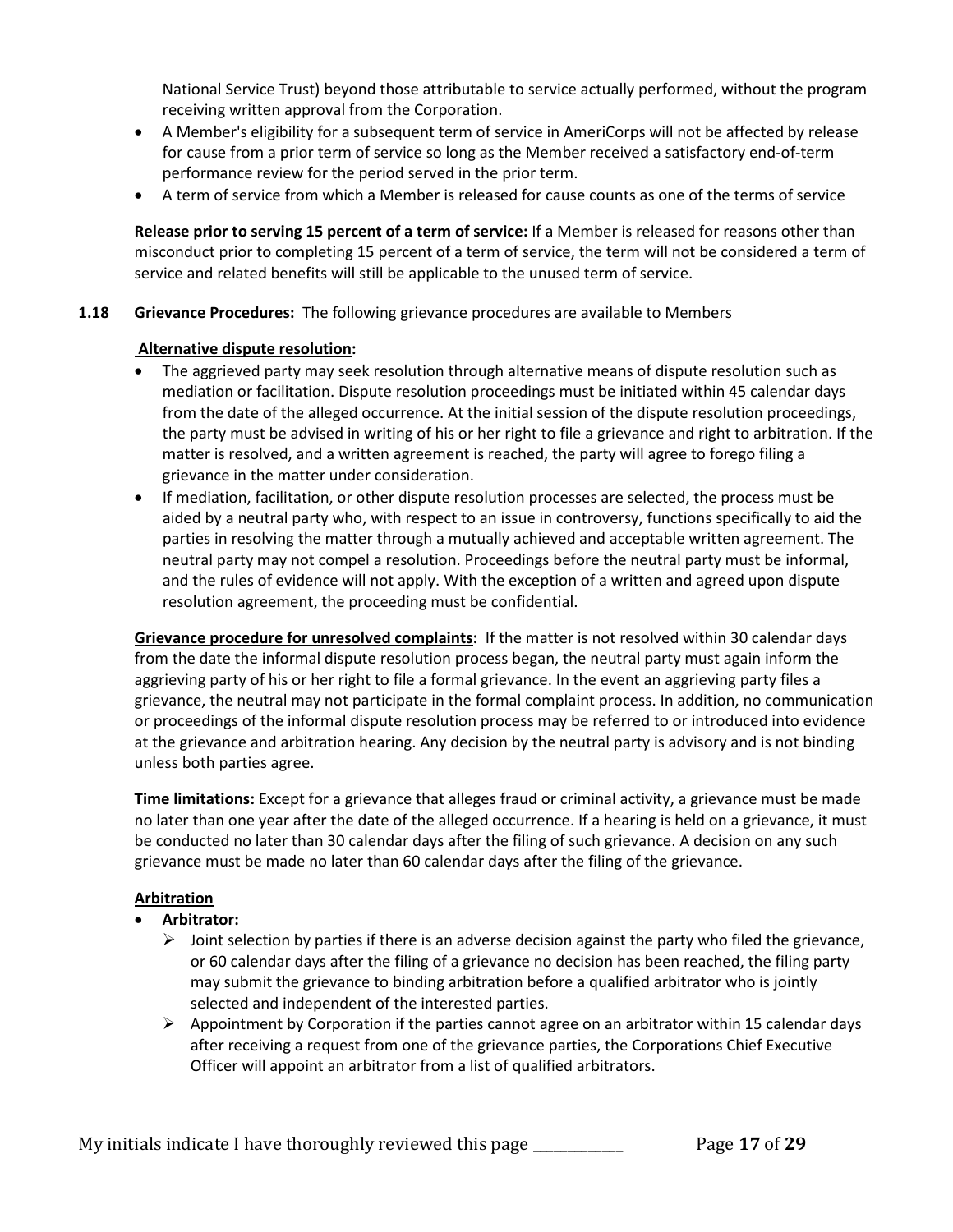- **Time Limits:** 
	- $\triangleright$  An arbitration proceeding must be held no later than 45 calendar days after the request for arbitration, or, if the arbitrator is appointed by the Chief Executive Officer, the proceeding must occur no later than 30 calendar days after the arbitrator's appointment.
	- $\triangleright$  A decision must be made by the arbitrator no later than 30 calendar days after the date the arbitration proceeding begins.
- The cost of the arbitration proceeding must be divided evenly between the parties to the arbitration. If, however, a participant, labor organization, or other interested individual prevails under a binding arbitration proceeding, the State or local applicant that is a party to the grievance must pay the total cost of the proceeding and the attorney's fees of the prevailing party.

**Suspension of placement:** If a grievance is filed regarding a proposed placement of a participant in a program that receives assistance under this chapter, such placement must not be made unless the placement is consistent with the resolution of the grievance.

**Remedies:** For grievances filed under a procedure established by a recipient of Corporation assistance may include—

- Prohibition of a placement of a participant; and
- In grievance cases where there is a violation of nonduplication or nondisplacement requirements and the employer of the displaced employee is the recipient of Corporation assistance—
	- $\triangleright$  Reinstatement of the employee to the position he or she held prior to the displacement;
	- $\triangleright$  Payment of lost wages and benefits;
	- $\triangleright$  Re-establishment of other relevant terms, conditions and privileges of employment; and
	- $\triangleright$  Any other equitable relief that is necessary to correct any violation of the nonduplication or nondisplacement requirements or to make the displaced employee whole.

**Suspension or termination of assistance:** The Corporation may suspend or terminate payments for assistance under this chapter.

**Effect of noncompliance with arbitration:** A suit to enforce arbitration awards may be brought in any Federal district court having jurisdiction over the parties without regard to the amount in controversy or the parties' citizenship.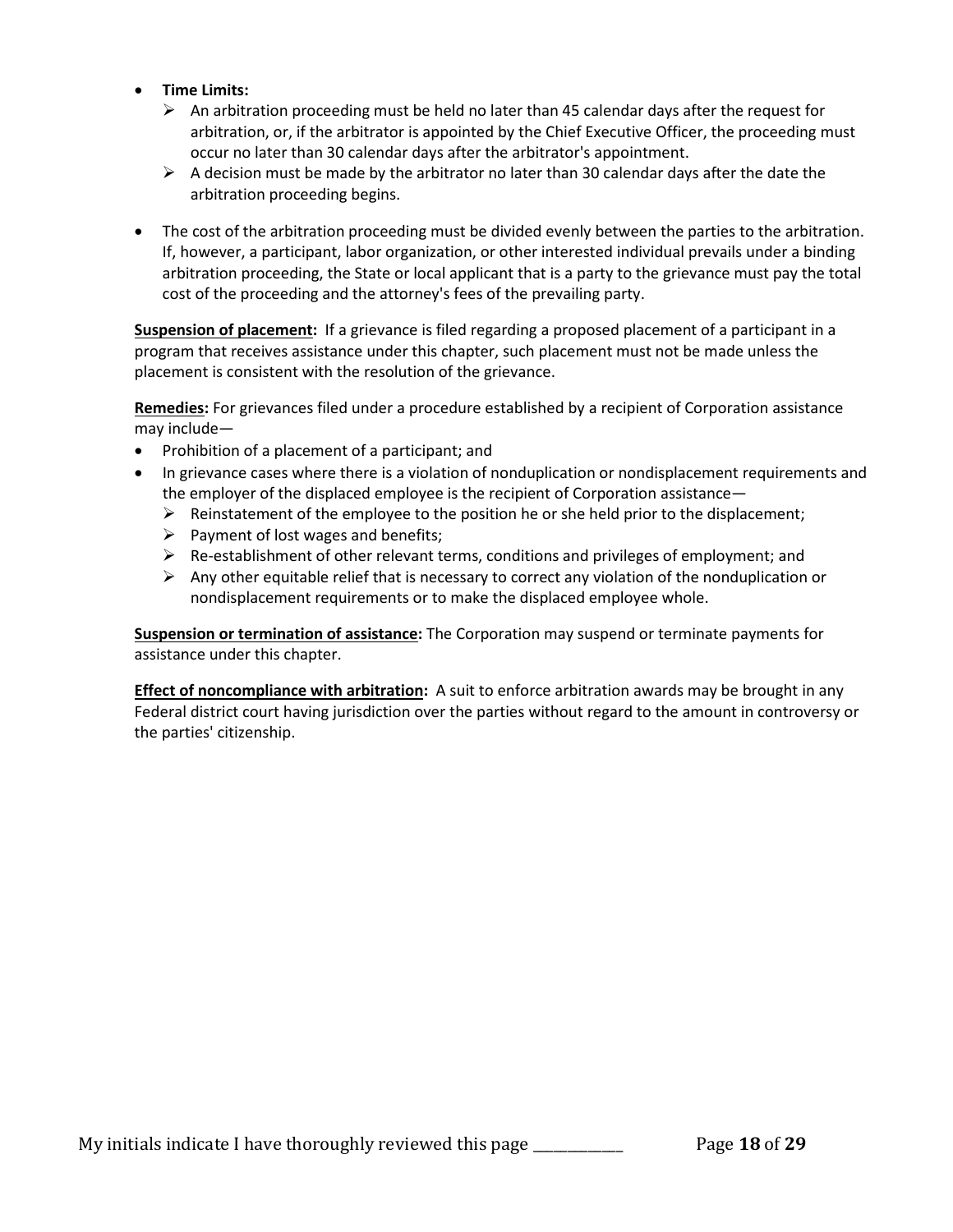# **Other Organizational Supervision and Support Requirements**

# **1.19 Orientation and Service Training for AmeriCorps**

Insert tentative schedule of all training dates along with times, locations, agenda and topics. It is best practice to include mini citizenship and life after AmeriCorps topics in each of your orientation and training sessions in order to satisfy the requirement that these two topics are provided to members.

# **(CUSTOMIZE YOUR MEMBER ORIENTATION AND TRAINING FOR YOUR PROJECT BY USING THE EXAMPLE STARTER TOPICS BELOW)**

AmeriCorps Members are required to attend and complete orientation session(s) and other training provided by the program that will prepare the Member for serving the target community. :

- member rights and responsibilities
- code of conduct
- prohibited activities
- drug free workplace requirements
- suspension/termination from service
- grievance procedures
- sexual harassment
- non-discrimination issues
- effective direct service
- volunteer recruitment
- cultural competency
- effective communications
- leadership skills in your community
- citizenship in your community and state
- **life after AmeriCorps**
- time and attendance reporting
- member accompaniment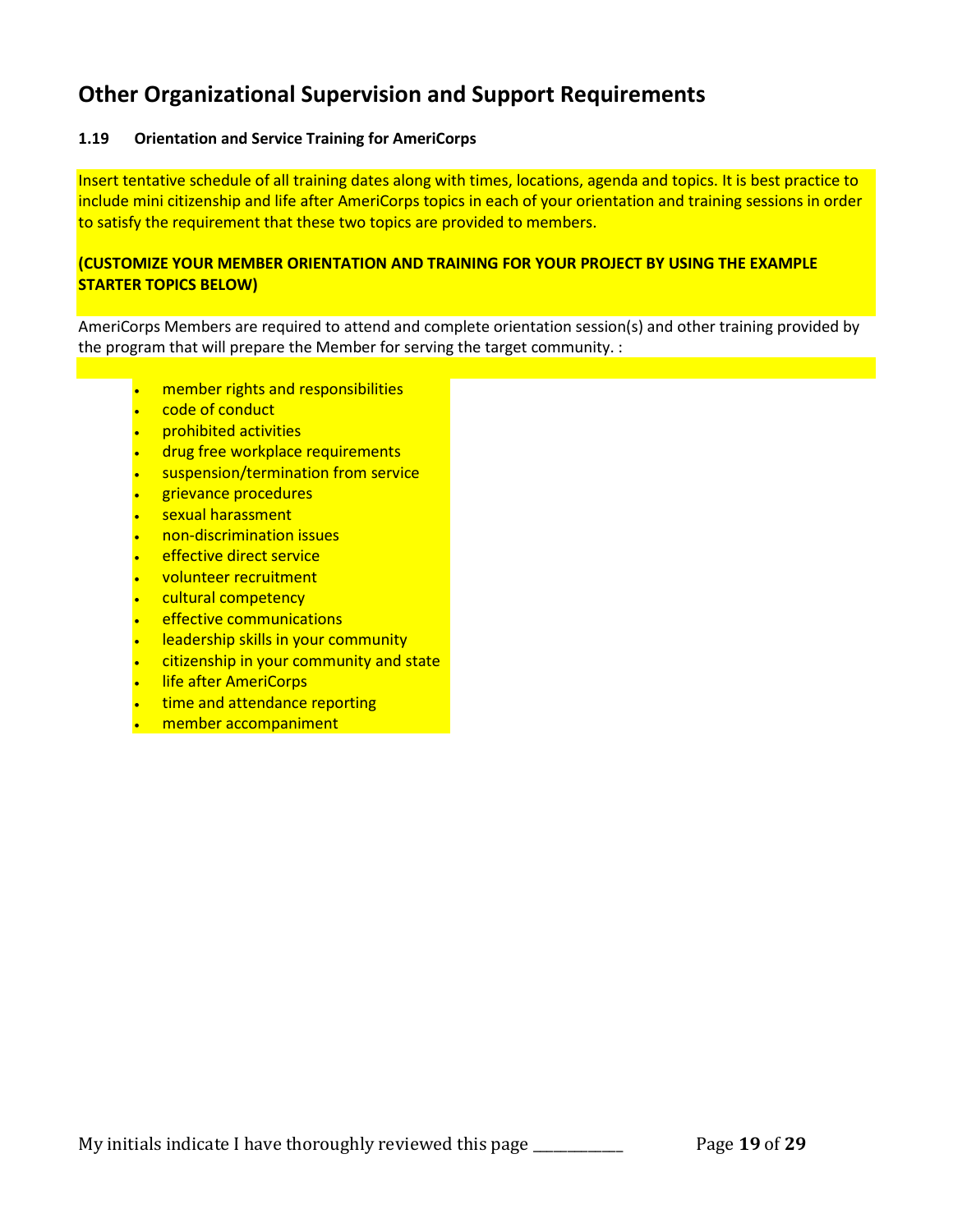#### **1.20 Performance and Evaluation**

**Insert your program procedures in which members will be evaluated during the project year and the importance of achieving satisfactory results. A list of the requirements to achieve a satisfactory evaluation should be also entered here. The evaluation requirements must align with the duties and responsibilities listed in the position description.**

#### **Performance and Evaluation (See Current Terms and Conditions for AmeriCorps State and National Grants)**

The grantee must conduct and keep a record of at least a midterm and an end-of-term written evaluation of each member's performance for Full and Half-Time members and an end-of-term written evaluation for less than Halftime members.

The end-of-term evaluation will address, at a minimum, the following factors:

- Whether the member has completed the required number of hours;
- Whether the member has satisfactorily completed assignments; and
- Whether the member has met other performance criteria that were clearly communicated at the beginning of the term of service.

#### **1.21 Member Service Hour Reporting**

Insert your program procedures regarding the correct reporting of the various allowable hours such as orientation, training and service hours, fulfilling the minimum service hours on a regular basis, and guidelines for counting or not counting hours related to personal/sick leave, jury duty, military service, voting and service days

# **(See Current Terms and Conditions for AmeriCorps State and National Grants)**

The recipient is required to ensure that time and attendance recordkeeping is conducted by the AmeriCorps member's supervisor. This time and attendance record is used to document member eligibility for in-service and post-service benefits. Time and attendance records must be signed and dated both by the member and his/her supervisor.

#### **1.22 Incident and Injury Reporting**

Members are required to immediately report to their AmeriCorps Site Supervisor or Project Coordinator any incidents and/or injuries that resulted from an unsafe service environment.

# **1.23 Safe Work Environment**

The grantee must institute safeguards as necessary and appropriate to ensure the safety of members. Members may not participate in projects that pose undue safety risks. Members are required to notify their AmeriCorps Project Supervisor in the event he or she feels their assigned service area and/or the cliental being served has become unsafe.

# **1.24 Accompaniment Requirements and Procedures**

Members, for whom the results of a required state or FBI criminal history registry check are pending, are not permitted to have access to children age 17 years or younger, to individuals age 60 years or older, or to individuals with disabilities without being in the physical presence of:

- Your authorized representative who has previously been cleared for such access;
- A family member or legal guardian of the vulnerable individual; or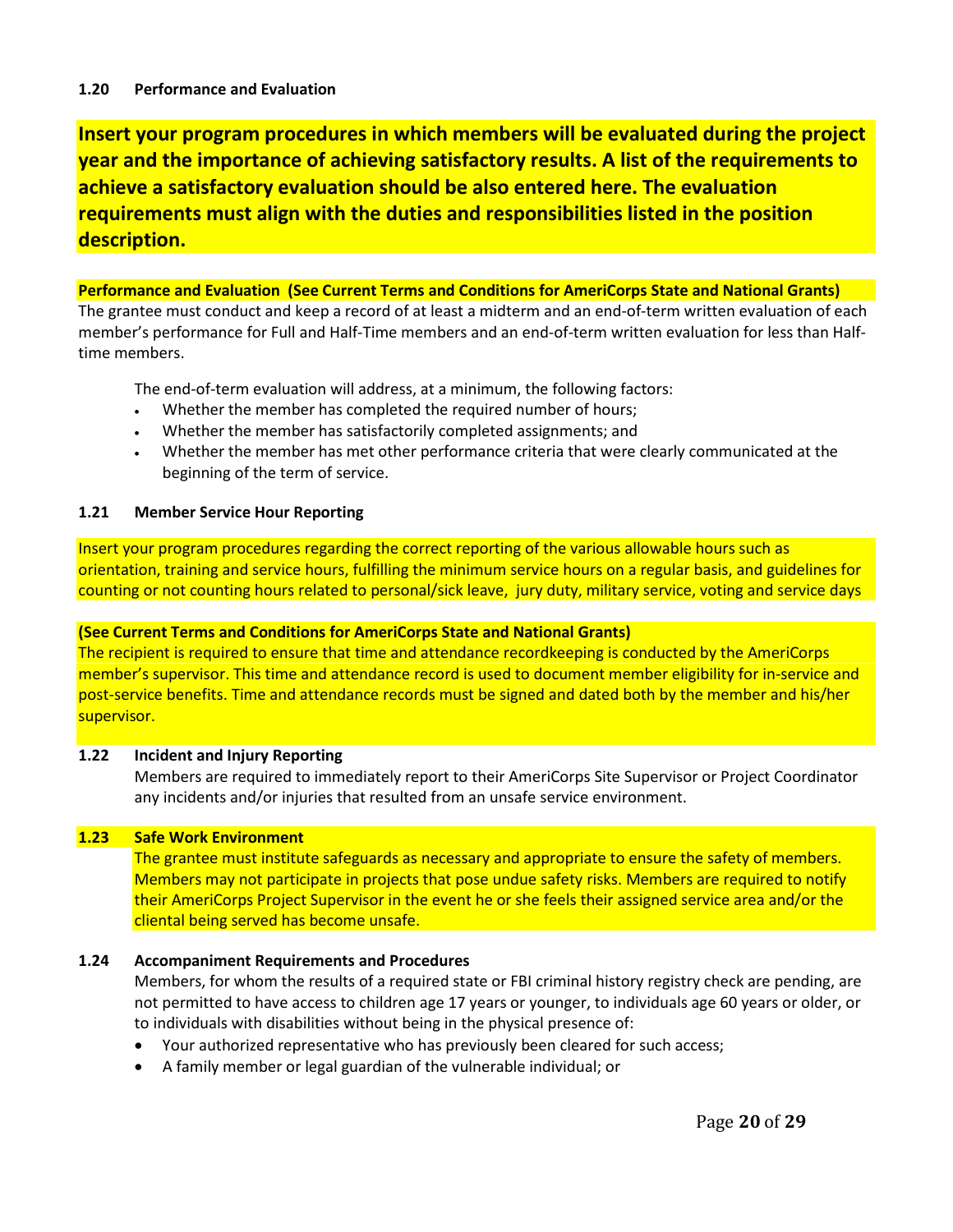• An individual authorized, because of his or her profession, to have recurring access to the vulnerable individual, such as an education or medical professional.

Additionally, Members must have the authorized representative providing the physical presence accompaniment initial and sign the timesheet on the days in which accompaniment occurred. Once either the state or FBI criminal history registry check has been completed the Member will receive notification that he or she is no longer required to be accompanied while serving vulnerable populations.

#### **1.25 Agreement Modifications and Amendments**

Any alterations, additions, or deletions to the terms of this agreement which are required by changes in federal, State or County law, regulation or policy are automatically incorporated into this agreement without written amendment and shall become effective on the date designated by such law, regulation, or policy. If such amendments occur, a copy of the revision will be provided to the AmeriCorps Member for their record.

All other modifications to this Contract must be in writing and signed by both the Member and the AmeriCorps Project. And, in the event of a conflict between applicable laws and regulations and the terms and conditions of this agreement, precedence shall be given to the federal law and regulations

# **1.26 Member Travel**

# Insert your program's guidelines and requirements regarding AmeriCorps travel

# **1.27 Days of Service Activities and Requirements**

# Insert your program's guidelines and requirements regarding days of service activities and requirements

# **Days of Service**

Each year, the Corporation for National and Community Service (CNCS) spearheads the effort to encourage Americans to volunteer in their communities during the [Martin](http://www.nationalservice.gov/special-initiatives/days-service/martin-luther-king-jr-day-service) Luther King Jr. Day of Service and the September 11th National Day of Service and [Remembrance.](http://www.nationalservice.gov/special-initiatives/days-service/september-11th-national-day-service-and-remembrance) The North Dakota State Commission on National and Community Service requires each AmeriCorps Member to complete two activities related to the National Days of Service initiative. A range of activities to choose from will be determined by your AmeriCorps Project.

# **Part II -- Member Benefits**

#### **2.1 Living Allowances (the amount of your living allowance is shown on acknowledgement page)**

A living allowance is not a wage. Your AmeriCorps Project must not pay a living allowance on an hourly basis. A living allowance will be paid in regular increments, such as weekly or bi-weekly and will not fluctuate based on the number of hours served in a particular time period, and must cease when the member's service ceases.

If a Member serves all required hours and is permitted to conclude his or her term of service before the originally agreed upon end of term, a lump sum of the remaining living allowance balance will not be paid to the Member. Similarly, if a Member is selected after the program's start date, the Member will not receive an increased living allowance amount to make up any missed payments.

My initials indicate I have thoroughly reviewed this page \_\_\_\_\_\_\_\_\_\_\_\_\_ Page **21** of **29** AmeriCorps Members will receive a monthly living allowance based upon the service term type you chose and the amount budgeted and awarded to your AmeriCorps Project. Depending on the particular project,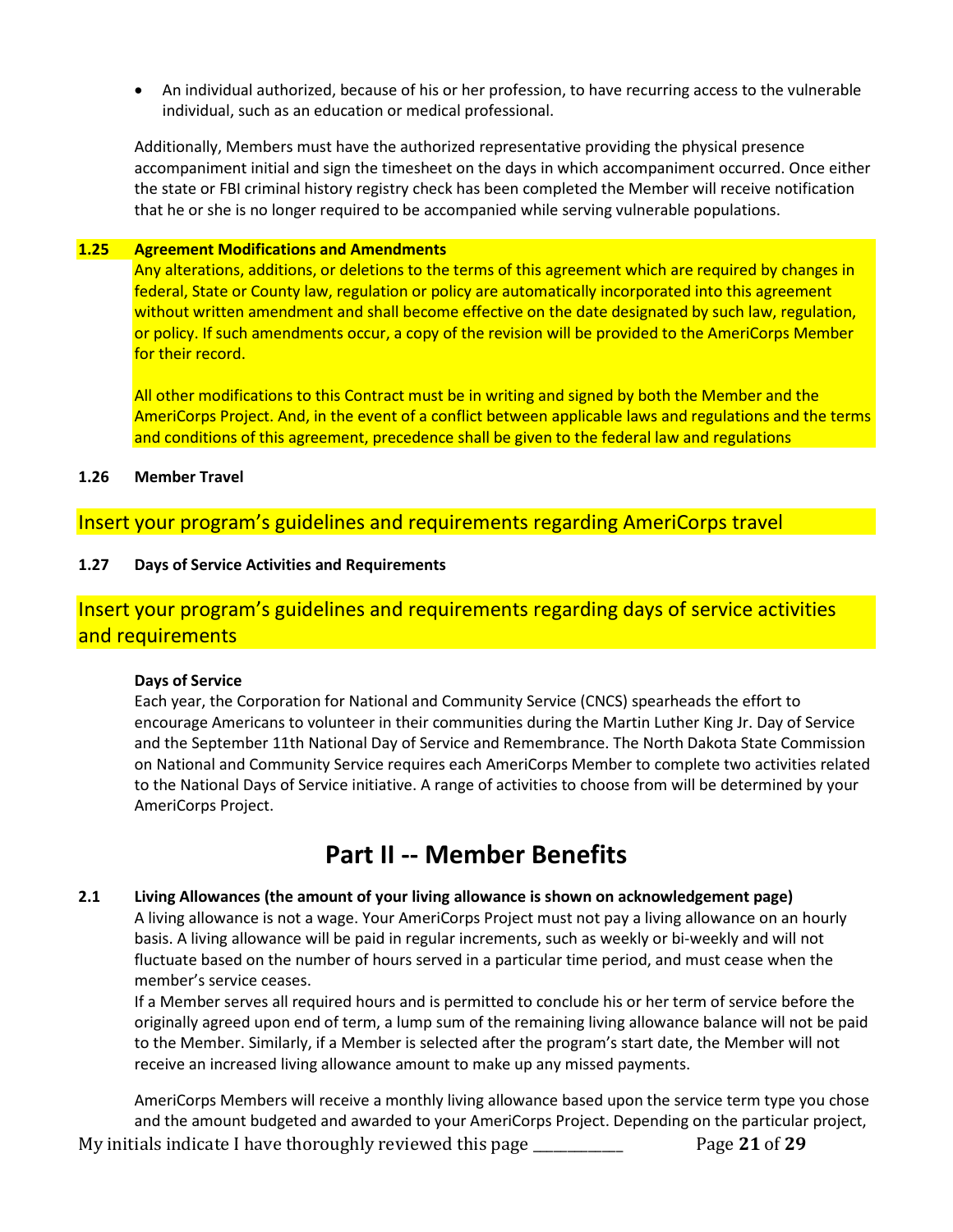members may have the option to have their living allowance directly deposited to their bank account. The AmeriCorps monthly living allowance is subject to deductions such as federal income tax, social security, and Medicare. Withholding deductions will vary according to the number of dependents claimed on the W-4 withholding statement. AmeriCorps Members are prohibited from soliciting monetary compensation from their project or placement site above and beyond their living allowance anytime during their term of service.

# **AmeriCorps Members are not in an employee relationship with the federal government, the project, or the sponsor organization of the AmeriCorps project for unemployment compensation purposes and, therefore are not covered by unemployment compensation.**

Your AmeriCorps Project may also have policy concerning the withholding or suspension of a living allowance for non-completion of required service time, failure to attend service and/or training sessions, service projects and/or failure to complete necessary project paperwork and documentation.

# **2.2 Waiving a Living Allowance**

# **(See Current Terms and Conditions for AmeriCorps State and National Grants)**

If a living allowance is paid, a member may waive all or part of the payment of a living allowance if he or she believes his or her public assistance may be lost or decreased because of the living allowance. Even if a member waives his or her right to receive the living allowance, it is possible—depending on the specific public assistance program rules—that the amount of the living allowance that the member is eligible to receive will be deemed available. A member who has waived the living allowance may revoke the waiver at any time and may begin receiving the living allowance going forward from the date the individual revoked the waiver. A member may not receive any portion of the living allowance for the period of time the living allowance was waived.

# **2.3 Education Award**

# **Insert requirements of successful service that will qualify a member for an education award Award Amount**

The amount of a full-time education award is equivalent to the maximum value of the Pell Grant for the award year in which the term of national service is approved. Prior to fiscal year 2010, the amount of an education award had remained the same since the AmeriCorps program began.

The amount of the Pell Grant can change every year, the amount of a full-time award can change in the future. However, once a member earns an award, the dollar value of that award will not increase. For all programs, award amounts for part-time terms of service vary based upon the length of the required term of service. **As a reference, the chart below shows the amounts of education awards for various types of national service positions that are approved (effective) in fiscal year 2017, which began October 1, 2016.** 

| <b>SEGAL EDUCATION AWARD AMOUNTS</b> |                         |                           |            |
|--------------------------------------|-------------------------|---------------------------|------------|
| <b>Participation Type</b>            |                         | <b>Minimum # of Hours</b> | Amount     |
| <b>Full-Time</b>                     |                         | <i><b>1700</b></i>        | \$5,815.00 |
| <b>Half-Time</b>                     |                         | 900                       | \$2,907.50 |
| <b>Reduced Half-Time</b>             |                         | 675                       | \$2,215.24 |
| <b>Quarter-Time</b>                  |                         | 450                       | \$1,538.36 |
| <b>Minimal-Time and</b>              | <b>Summer Associate</b> | 300                       | \$1,230.69 |

*Members should check with their program or project sponsor to confirm the amount of the award for which they are eligible.*

My initials indicate I have thoroughly reviewed this page \_\_\_\_\_\_\_\_\_\_\_\_\_ Page **22** of **29**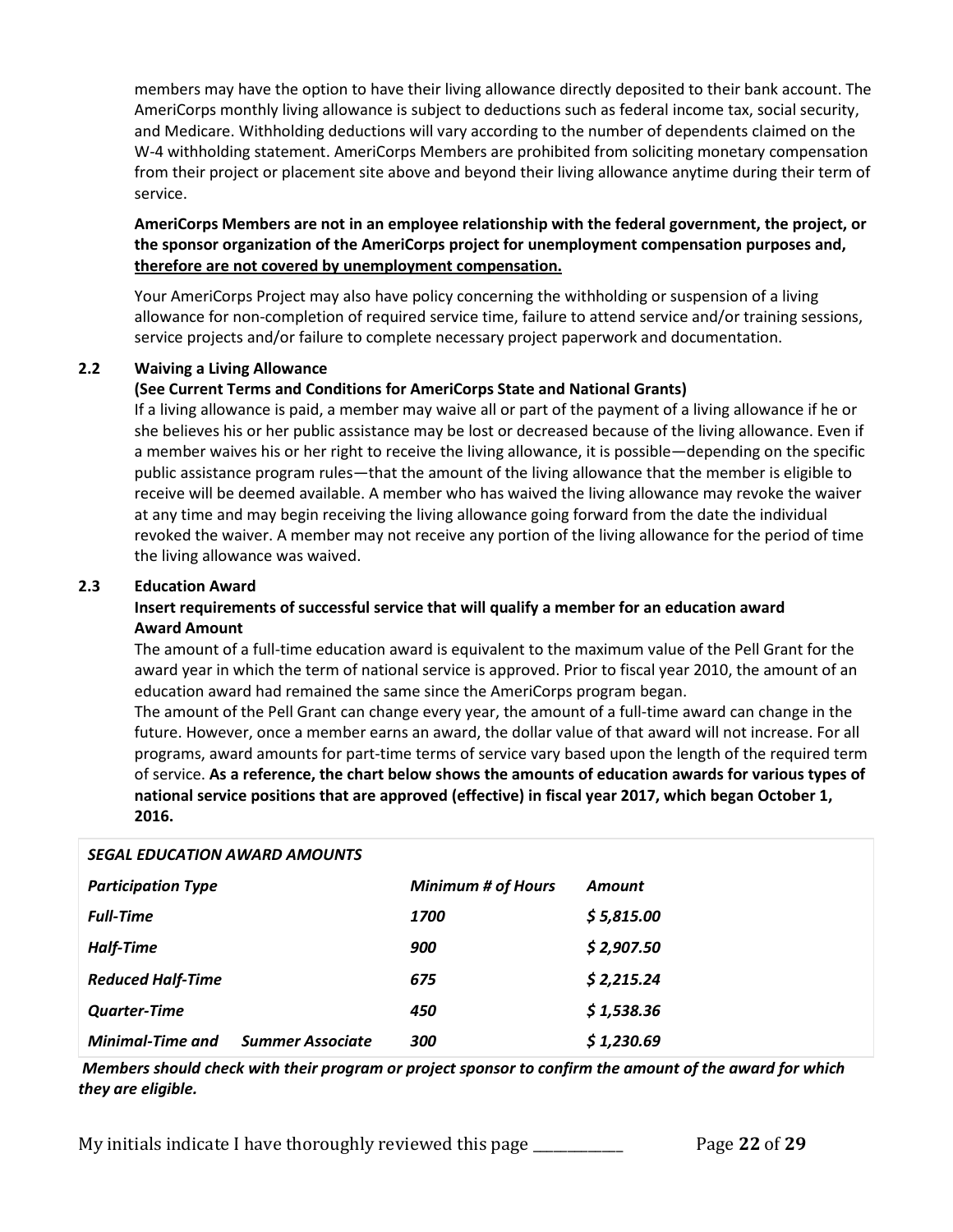#### **Eligibility to Receive an Award**

You are eligible for a Segal AmeriCorps Education Award if you successfully complete a term of service with one of the following approved AmeriCorps programs in accordance with your member contract:

- AmeriCorps State and National Program
- AmeriCorps VISTA Program
- AmeriCorps NCCC Program

There are limitations on both the number of terms an individual can serve in each of the three programs and limits on the value of education awards a person can receive. A member serving in a full-time term of service is required to complete the service within 12 months. To determine what student loans may be eligible for this type of cancelation and to receive forms, contact the U.S. Department of Education's Federal Student Aid Information Center at 1-800-433-3243.

#### **Limits on the Number of Terms You Can Serve**

Currently, the maximum numbers of terms that an individual can serve in each AmeriCorps program are:

- four terms for AmeriCorps State and National programs
- five one-year terms for VISTA programs
- two terms for NCCC programs

For AmeriCorps State and National programs, each term of service for which an individual earned any education award counts as one term of service in computing the limits on the term limitations. This includes terms for which a member earned a full-time, half-time, and any other type of part-time or prorated education award. A pro-rated education award is an award that may be earned when an individual, for reasons beyond his or her control, cannot complete the entire service period. Generally, if you are released for cause before completing your term of service and do not receive an education award, that term of service counts as one of your terms.

#### **Limit on the Value of Education Awards You Can Receive**

There is a limit on the *value* of education awards that an individual is allowed to receive. By law, an individual may not receive more than the *aggregate (or total) value* of two full time education awards. The "value" of an education award is distinct from the dollar "amount" of an award. The value of an education award refers to the service opportunity offered by a particular term of service, such as fulltime, half-time, and summer terms of service. While the dollar *amount* of an award for a particular term of service may change over time, the *value* of that award remains constant. The *value* of a full-time award is always "1.0"; the *value* of a half-time award is always ".5".

The value of every education award received is calculated by taking the actual amount of the education award received for the service and dividing it by the amount of a full-time award in the fiscal year in which the national service position was approved.

Current and former AmeriCorps members can keep track of the value of education awards they have received through their accounts in the online system, *My AmeriCorps.* In their accounts, each award they have earned shows both the award amount and the award value.

# **Education Award Payments**

You have seven years to use the education award from the date of your completion of AmeriCorps service. You can divide up your award and use portions of it at different times, as long as it is for authorized expenditures within the specified time period. You could, for example, apply a portion of it to existing qualified student loans, and save the remainder to pay for authorized college costs a few years down the road.

The Trust cannot make payments to anyone other than qualified schools and loan holders. See your financial aid counselor for information on how they handle disbursements and reimbursements. See the web page called *Using Your Education Award* for an explanation of the types of eligible schools and educational programs where your education award can be used, the types of current educational

My initials indicate I have thoroughly reviewed this page \_\_\_\_\_\_\_\_\_\_\_\_\_ Page **23** of **29**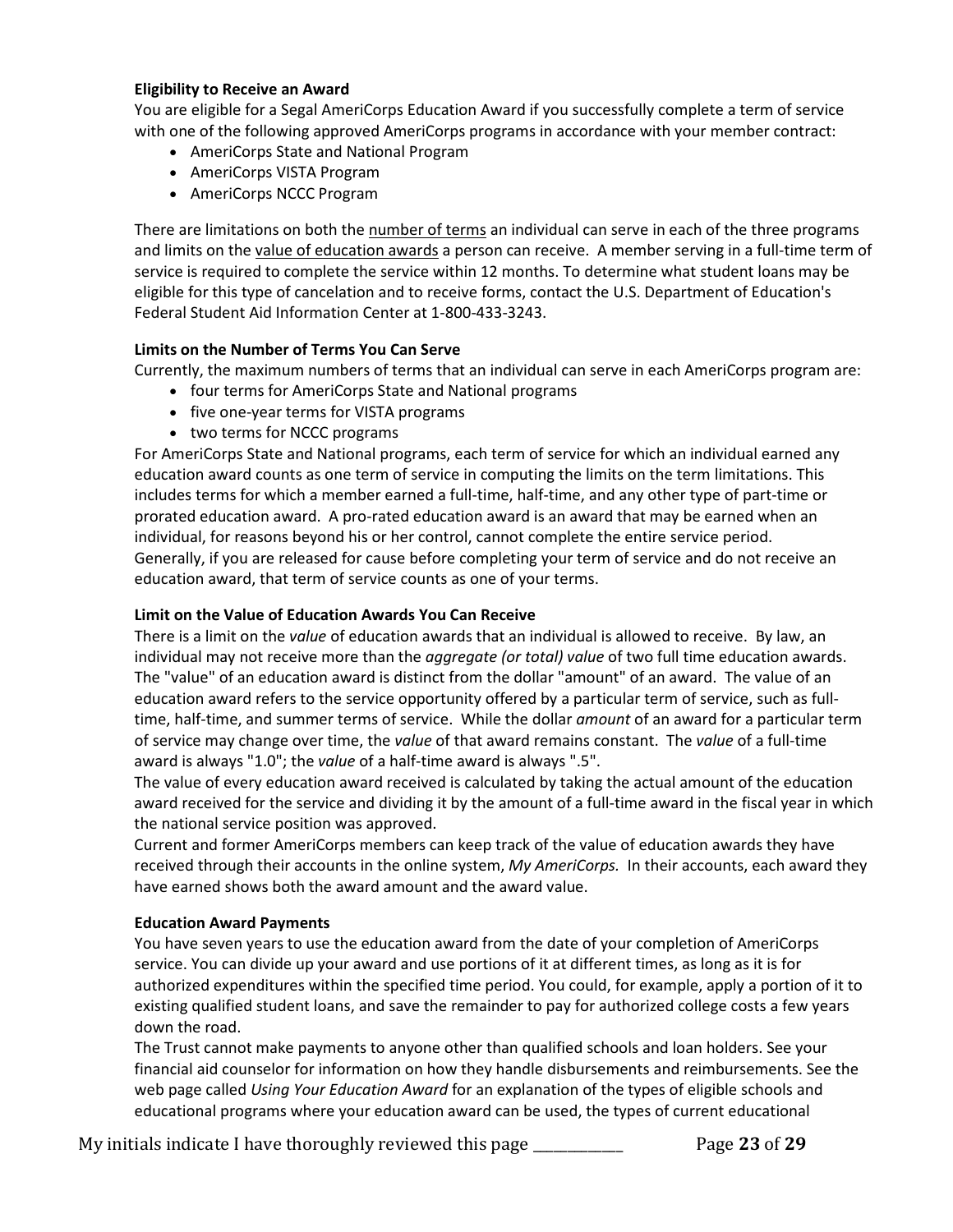expenses for which it can be used, and the types of qualified students loans you can use your award to repay.

If you withdraw from the school where you have used the education award, the school may be required to refund the Trust. If any refund is owed, it is credited to your education award account, and is subject to the award's original expiration date (seven years from the date the award was earned). For general information on how withdrawing from school may affect your student financial aid, ask your financial aid counselor or refer to the U.S. Department of Education's Federal Student Aid website at [http://studentaid.ed.gov.](http://studentaid.ed.gov/) 

Under certain circumstances, you can use the education award to study outside the U.S. See the web page on *Using your Education Award* for further information. You may also contact the National Service Hotline at 1-800-942-2677 if you have questions.

# **Award Transfers**

The Serve America Act allows for the transfer of AmeriCorps State and National and Silver Service education awards under specific conditions which are stated in the Act. The individuals who have earned the awards have to have been at least 55 years old when they began their terms of service and each person to whom an award is transferred has to be the transferring individual's child (including step-child), grandchild (including step-grandchild), or foster child.

Each award can be transferred only once. The entire unspent balance can be transferred or a portion of the balance can be transferred.

To transfer an award, an individual must:

- have earned an education award in an AmeriCorps State and National or a Silver Scholar term of service;
- have been at least 55 years of age before beginning the term of service for the subject award;
- have begun this term of service on or after October 1, 2009;
- transfer the award before the original expiration date;
- designate all or a portion of the unused award for the transfer; and
- complete the forms authorizing the transfer, which includes providing information and certifying eligibility to make the transfer.

For further information on transfers, see th[e Transferring an Education Award p](http://www.nationalservice.gov/node/29894)age and the "Transferring education awards" section in the Frequently Asked Questions page (link is below).

# **Taxes**

The IRS has determined that payments made from an education award are considered to be included in a member's taxable income in the year the payment is made to the school or loan holder. Interest payments are also considered taxable income. This increase in your income could affect your tax liability for that year. See the link to the web page called *Tax Implications*, below, for additional information.

# **2.4 Workers Compensation**

The AmeriCorps Projects in North Dakota are required to provide AmeriCorps Members with Workers Compensation Coverage.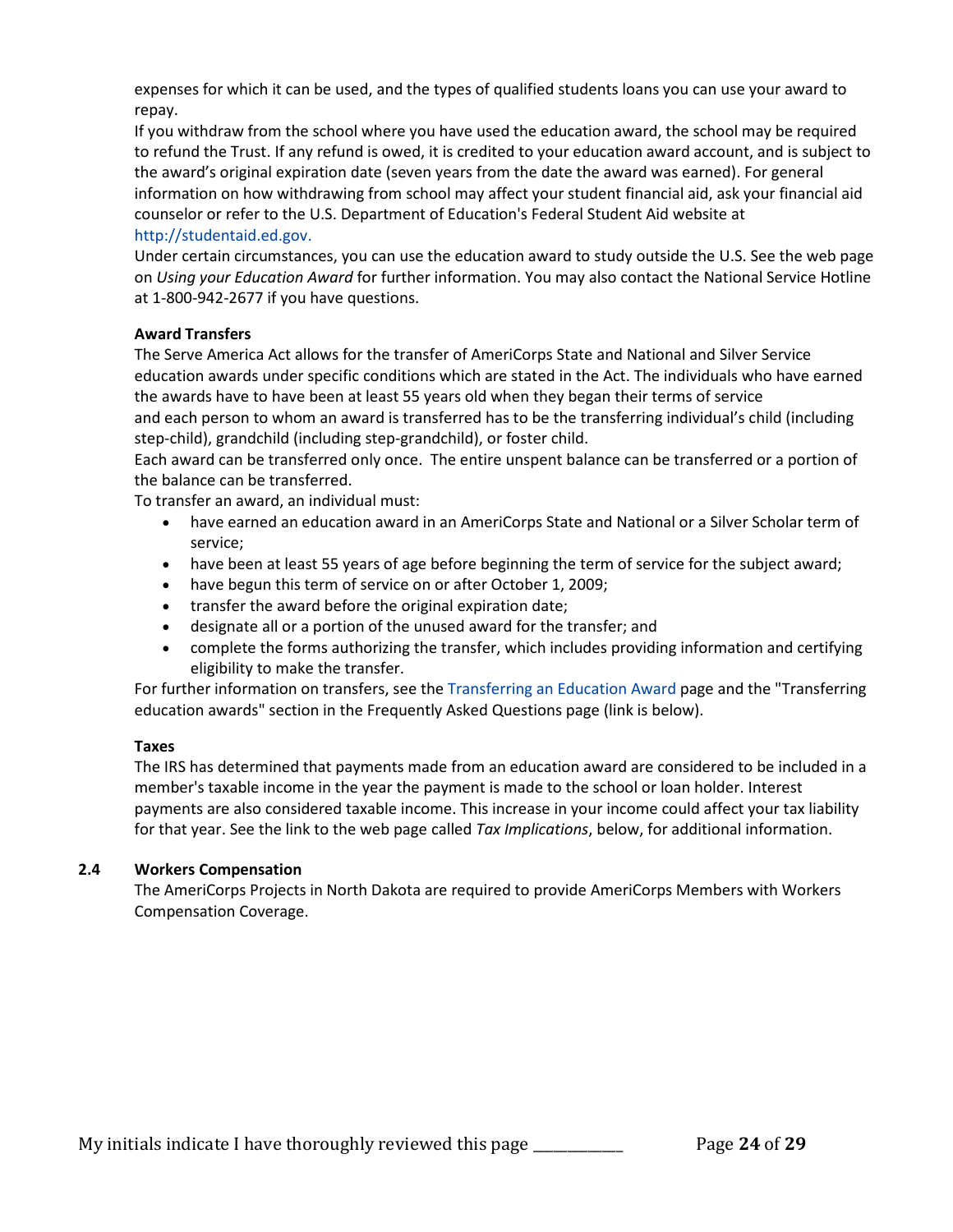# **2.5 Health Care Insurance**

**Insert additional information about your organization's health care and any other provisions. Also, (See 2017 AmeriCorps Terms & Conditions Provision)**

# **Less than full-time AmeriCorps Members:**

AmeriCorps programs **are not required** to provide health insurance to AmeriCorps members whose service agreements are **less than a 1700 hour term**.

# **Full-time AmeriCorps Members:**

AmeriCorps programs **must provide, or make available**, healthcare insurance to those members serving a 1700-hour **full-time** term who are not otherwise covered by a healthcare policy at the time the member begins his/her term of service. The recipient must also provide, or make available, healthcare insurance to members serving a 1700-hour full-time term who lose coverage during their term of service as a result of service or through no deliberate act of their own. CNCS will not cover healthcare costs for dependent coverage. Less-than-full-time members who are serving in a full-time capacity for a sustained period of time (e.g. a full-time 12 week summer project) are eligible for healthcare benefits.

AmeriCorps organization must provide coverage that—

(i) Provides the minimum benefits determined by the Corporation;

(ii) Provides the alternative minimum benefits determined by the Corporation; or

(iii) Does not provide all of either the minimum or the alternative minimum benefits but that has a fair market value equal to or greater than the fair market value of a policy that provides the minimum benefits.

# **2.6 Child Care**

# **Less than full-time AmeriCorps Members:**

AmeriCorps programs **are not required** to provide child care support for AmeriCorps members whose service agreements are **less than a 1700 hour term**.

# **Full-time AmeriCorps Members:**

(a) *Child Care.* Grantees **must provide** child care through an eligible provider or a child care allowance in an amount determined by the Corporation to those **full-time** participants who need child care in order to participate.

(1) *Need.* A participant is considered to need child care in order to participate in the program if he or she: (i) Is the parent or legal guardian of, or is acting in loco parentis for, a child under 13 who resides with the participant;

(ii) Has a family income that does not exceed 75 percent of the State's median income for a family of the same size;

(iii) At the time of acceptance into the program, is not currently receiving child care assistance from another source, including a parent or guardian, which would continue to be provided while the participant serves in the program; and

(iv) Certifies that he or she needs child care in order to participate in the program.

(2) *Provider eligibility.* Eligible child care providers are those who are eligible child care providers as defined in the Child Care and Development Block Grant Act of 1990 (42 U.S.C. 9858n(5)).

(3) *Child care allowance.* The amount of the child-care allowance may not exceed the applicable payment rate to an eligible provider established by the State for child care funded under the Child Care and Development Block Grant Act of 1990 (42 U.S.C. 9858c(4)(A)).

(4) *Corporation share.* The Corporation will pay 100 percent of the child care allowance, or, if the program provides child care through an eligible provider, the actual cost of the care or the amount of the allowance, whichever is less.

My initials indicate I have thoroughly reviewed this page \_\_\_\_\_\_\_\_\_\_\_\_\_ Page **25** of **29**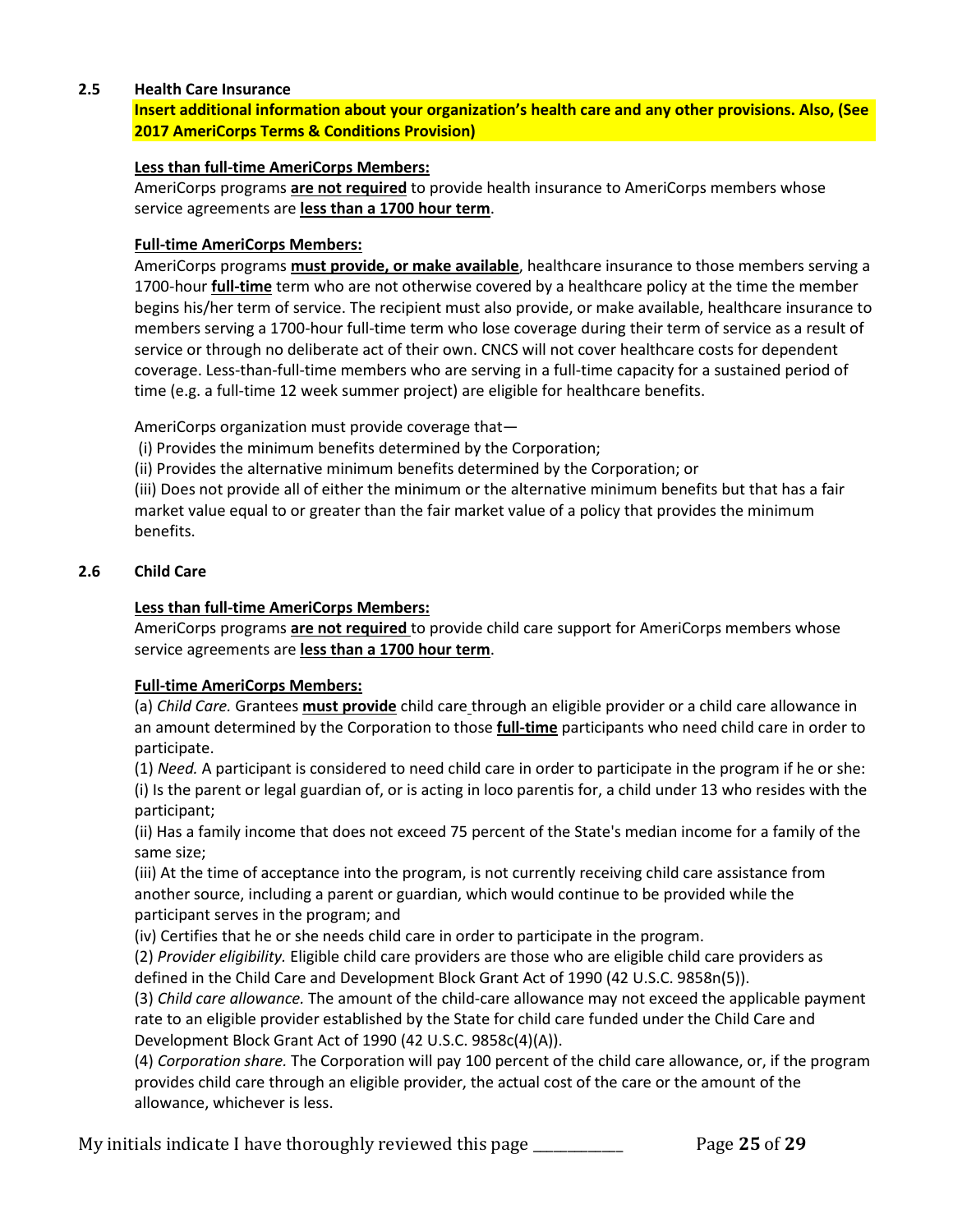# **2.7 Loan Forbearance and Payments on Student Loans while in service**

Individuals who are serving in a term of service in an approved AmeriCorps position may be eligible to temporarily postpone the repayment of their qualified student loans through an action called loan forbearance. While your loan is in forbearance during your term of service, interest continues to accrue. However, If you successfully complete your term of service the National Service Trust will pay all or a portion of the interest that accrued on your qualified student loans during your service period. You can request that your loan company (your "loan holder") approve forbearance for your qualified student loans during your service period. You can easily and quickly request the forbearance on-line throug[h My AmeriCorps.](https://my.americorps.gov/mp/login.do) After you finish your term of service, you will be responsible for repaying your loan according to the terms of the loan.

# **Eligibility for Forbearance**

Individuals in approved AmeriCorps positions are eligible for forbearance for most federally-guaranteed student loans. If your loan holder tells you that your student loan does not qualify for forbearance based upon your national service, ask if your service qualifies you for some other type of forbearance or for a deferment.

The Corporation cannot approve or disapprove forbearance requests; it can only verify that you are in an approved national service position. Only the loan holder can determine your loan's eligibility and approve a request for forbearance if your loan is in default, it may not be eligible for forbearance. However, if you have loans that had gone into default before you began your national service, you can attempt to negotiate an arrangement with the loan holder or collection agency to bring the loan out of default so forbearance can be granted and interest can be paid.

# **How to Apply for Forbearance**

After you have enrolled in an AmeriCorps project, you can go into your account i[n My AmeriCorps.](https://my.americorps.gov/mp/login.do) In your home page, click on the "Create Forbearance" link at the top of the page to bring up the page to request forbearance. Follow the instructions. You will select your current term of service and identify the company that holds your student loan. When you click on "submit," a request will be sent electronically to your loan company. This request will verify your involvement in AmeriCorps and request that your qualified loans be put in forbearance during your service period. Your loan holder will notify you when they have acted upon your request. You should contact your loan holder if you have not heard from them within four weeks of submitting your information online. If the loan company has not registered in My [AmeriCorps,](https://my.americorps.gov/mp/login.do) they will not be on the list of institutions in the system. In this case, you should click on the institution "Not Found" link and follow the directions.

# **Interest Payments**

Individuals who have successfully completed a term of service in AmeriCorps or Silver Scholars are eligible to have the Trust pay as much as 100% of the interest that accrued on their qualified student loan during their service. The portion that the Trust will pay is determined by the type of service (full or part-time) and the length of your service period. The Trust will only pay interest on qualified student loans, as described on the [Using your Segal AmeriCorps Education Award](http://www.nationalservice.gov/programs/americorps/segal-americorps-education-award/using-your-segal-education-award) web page. The Trust will not pay interest if you fail to complete your term of service. Exceptions will be made only if you fail to complete your term of service for compelling personal circumstances and you have earned a pro-rated award. It is up to your individual program to determine compelling personal circumstances. Examples that might be considered are a serious illness or injury, death of your immediate family member, or early closing of your project. An interest payment can only be made after you have completed your service and have earned an award. Interest payments are in addition to your education award; they are not deducted from your education award amount. Interest payments are based upon the interest that accrued only during the time you were serving in the AmeriCorps program.

Remember that interest payments, as well as payments made from your education award account, are considered by the IRS to be taxable income in the year in which a payment is made.

My initials indicate I have thoroughly reviewed this page \_\_\_\_\_\_\_\_\_\_\_\_\_ Page **26** of **29**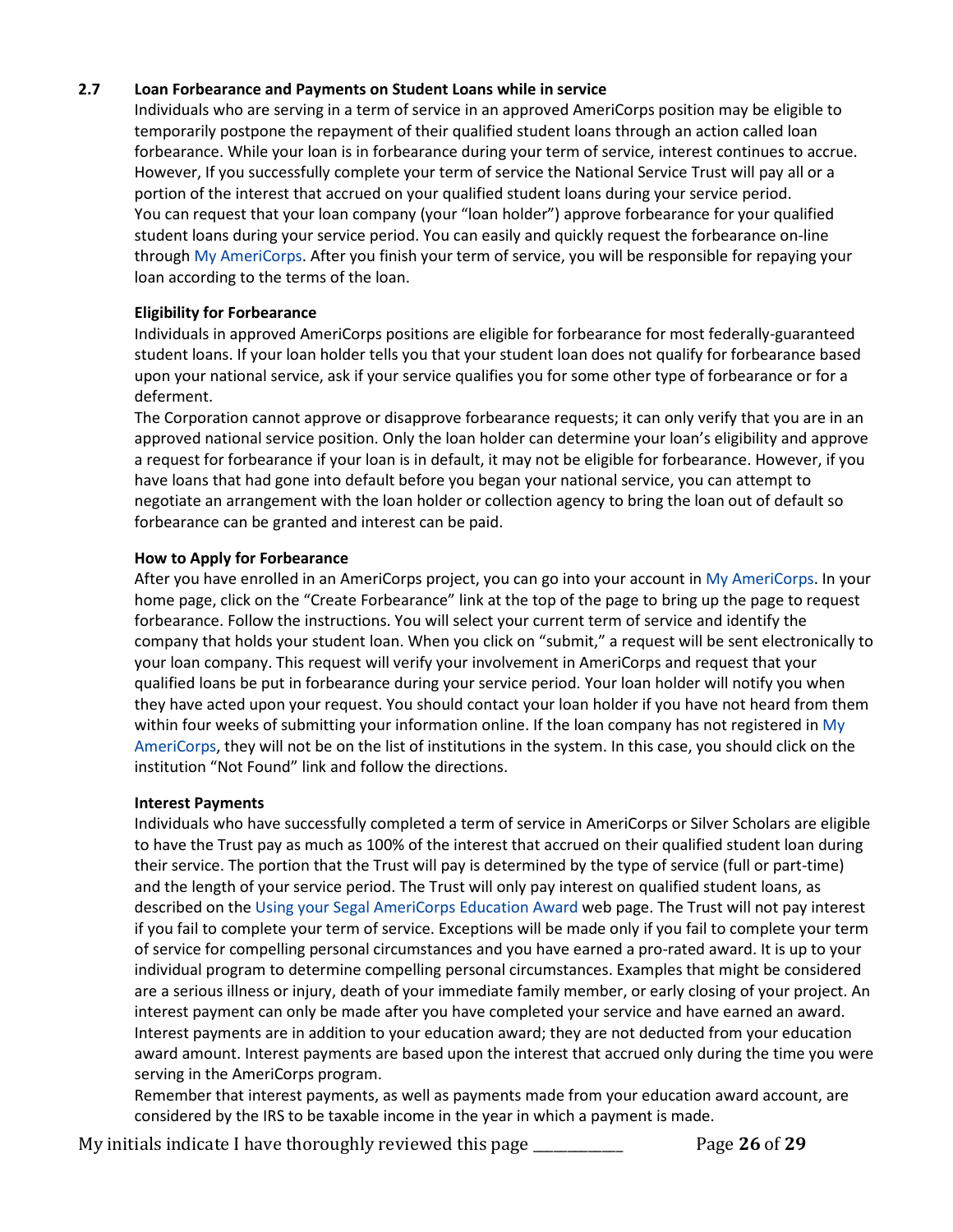#### **How to Apply for an Interest Payment**

After you have completed your service and received notification of your award, you can go into your account in [My AmeriCorps.](https://my.americorps.gov/mp/login.do) In your home page, click on the "Create Interest Accrual" link at the top of the page to bring up the page to request the payment. Follow the instructions. You will select the appropriate term of service and type of loan and identify the holder of your student loan. When you click on "submit," a notice will be sent electronically to your loan company. A record of your request will appear in your account home page.

This notice will verify your involvement in national service and request that the loan holder provide AmeriCorps with the amount of interest that accrued between your start date and end date of your service period. The loan company will provide additional information, then certify and submit the information electronically to AmeriCorps. When the interest payment has been made, it will show up in your account. It should also show up in your account statement that the loan company provides to you. If your loan company has not registered in [My AmeriCorps,](https://my.americorps.gov/mp/login.do) they will not be on the list of institutions in the system. You should click on the institution "Not Found" link and follow the directions. These payment requests may need to be processed manually through paper forms and may take several weeks to complete.

#### **The Importance of Using My AmeriCorps to Conduct Your AmeriCorps Business**

In order to prevent a delay in the processing of interest payments, individuals must request payments electronically using our on-line system, [My AmeriCorps.](https://my.americorps.gov/mp/login.do) This is a secure, fast, and user-friendly method for requesting interest payments to be remitted to your loan holders. It also provides electronic records of payments requested and paid and there are no forms to mail in.

The Corporation for National and Community Service cannot guarantee the prompt and accurate processing of requests for interest payments using paper forms. Payments requested by paper can take up to six months or more for processing and are less secure.

It is fast and easy to access your National Service Participant account i[n My AmeriCorps.](https://my.americorps.gov/mp/login.do) To register, go to <https://my.americorps.gov/mp/login.do> and click on "Register to create a new Member/Alum account" and follow the instructions.

**2.8 Unemployment Insurance**: AmeriCorps programs are not required to withhold federal unemployment tax from members based upon the ruling by the Corporation for National and Community Service that AmeriCorps members do not meet the definition of a true employer employee relationship.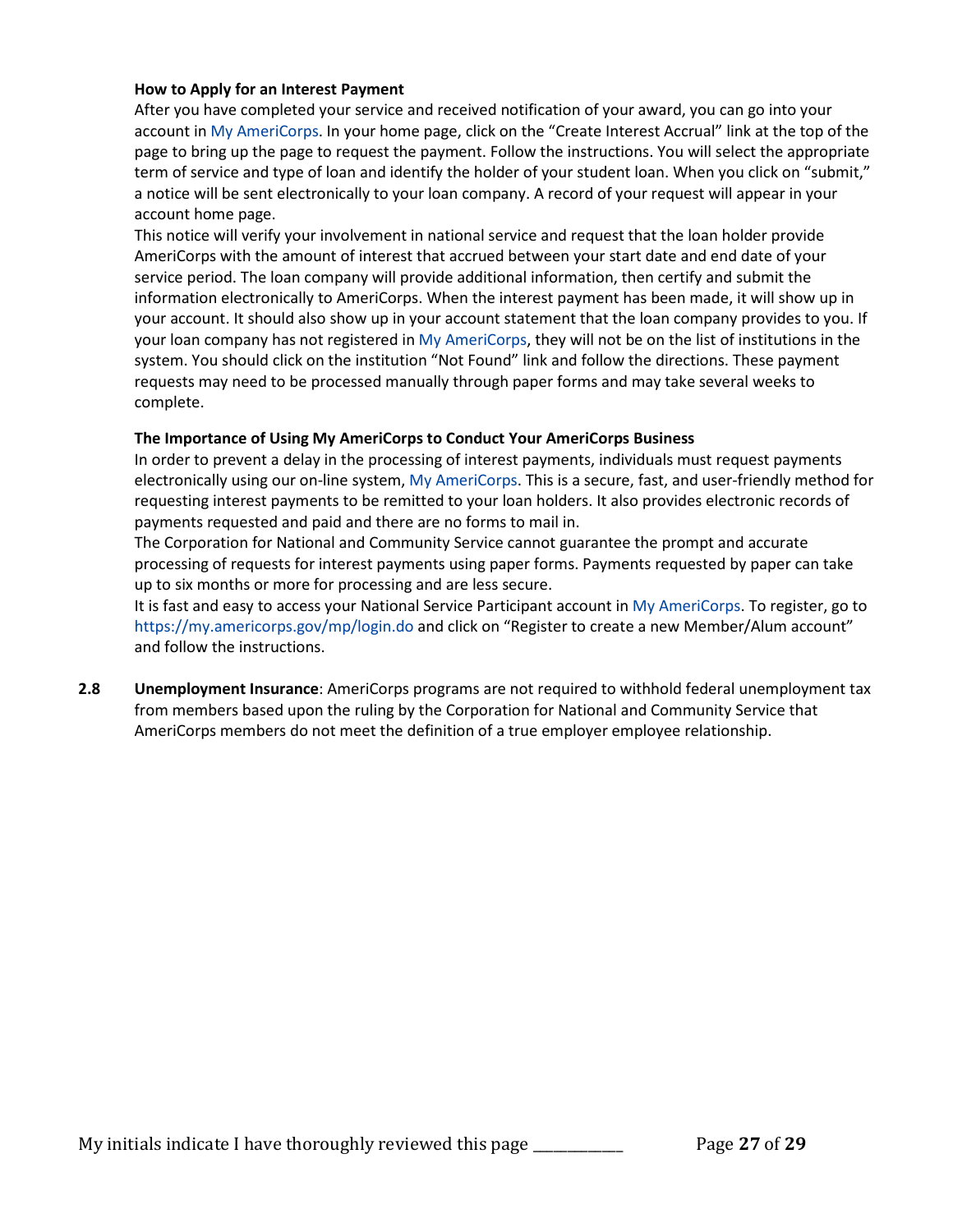# **Part III -- Member Development**

# **3.1 Volunteerism and Capacity Building**

The North Dakota State Commission requires that every Member actively participate in capacity building activities. AmeriCorps Projects will determine the specific requirement relating to the minimum number of volunteers to recruit for project activities and services

# **3.2 Citizenship and Life After AmeriCorps**

The North Dakota State Commission requires that every Member complete awareness training relating to citizenship development and the development of goals in the future (life after AmeriCorps) as a result of serving in an AmeriCorps Project

# **Part IV -- Other Program Provisions and Notifications**

#### **4.1 Alternative Service**

When unable to serve with the sponsor organization or service site due to school breaks, extended agency holidays, inclement weather, etc., activities will be developed for Members to continue service.

#### **4.2 Appropriate Use of the AmeriCorps Names and Logos**

Corporation for National and Community Service and AmeriCorps phrases, slogans and logos may only be used on materials in accordance with Corporation guidelines and requirements. The AmeriCorps logo cannot be altered.

# **4.3 Service Gear**

AmeriCorps Members are required to wear appropriate service gear during all service activities. Service gear, which is a symbol of a Member's commitment to serve, may include AmeriCorps lapel pins, shirts, vests, sweatshirts, hats, and badges. As community role models, Members are responsible (you may want to add your own program specific guidelines here regarding service gear.

**Add other topics as necessary for your agency/project. Here are some examples.** 

**4.4** Disaster Response and/or Recovery Efforts